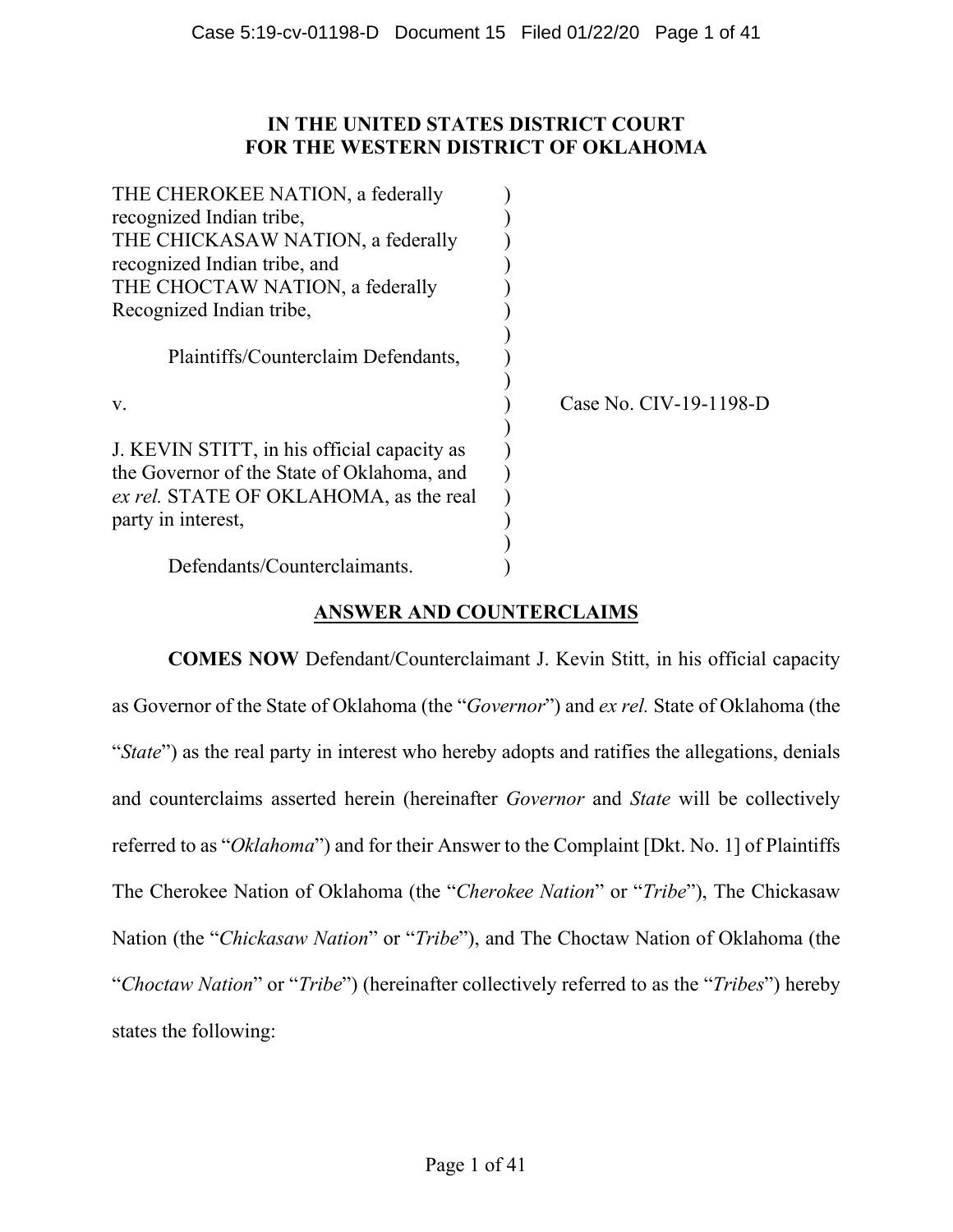# **GENERAL DENIAL**

All allegations of the Complaint, whether express or implied, or contained in numbered paragraphs or un-numbered text or headings, are denied, except to the extent such allegations are specifically admitted in this Answer.

1. The opening sentence of Paragraph 1 of the Complaint is a subjective characterization of the above-captioned civil action and relief requested by the Tribes to which no response is required, except the Tribes' allegations regarding Oklahoma's "offer" of the Compact(s), which is denied.<sup>1</sup> The second sentence of Paragraph 1 of the Complaint contains conclusions of law to which no response is required. To the extent that a response is required, the allegations are denied where inconsistent with applicable law.

2. Paragraph 2 of the Complaint contains a characterization of the civil action and conclusions of law to which no response is required. To the extent that a response is required, the allegations are denied. Oklahoma admits, however, that various matters involving gaming compacts have garnered public attention.

3. Paragraph 3 of the Complaint contains a characterization of the civil action to which no response is required. To the extent that a response is required, the allegations are denied. Paragraph 3 also contains a characterization of Part 15.B of the Compact, which

<sup>&</sup>lt;sup>1</sup> Oklahoma admits that the Compact is codified at 3A O.S. § 281 (2004) as part of the State-Tribal Gaming Act at 3A O.S. §§ 261 *et seq*., which was approved by Oklahoma voters as a ballot referendum on November 2, 2004 (Laws 2004, c. 316, § 2, State Question No. 712, Legislative Referendum No. 335, adopted at election held on Nov. 2, 2004). Oklahoma denies that the materials contained within https://www.sos.ok.gov/documents/questions/712.pdf are a complete copy of the State-Tribal Gaming Act (the "*Act*"), but admits that the complete text of the Act is relevant.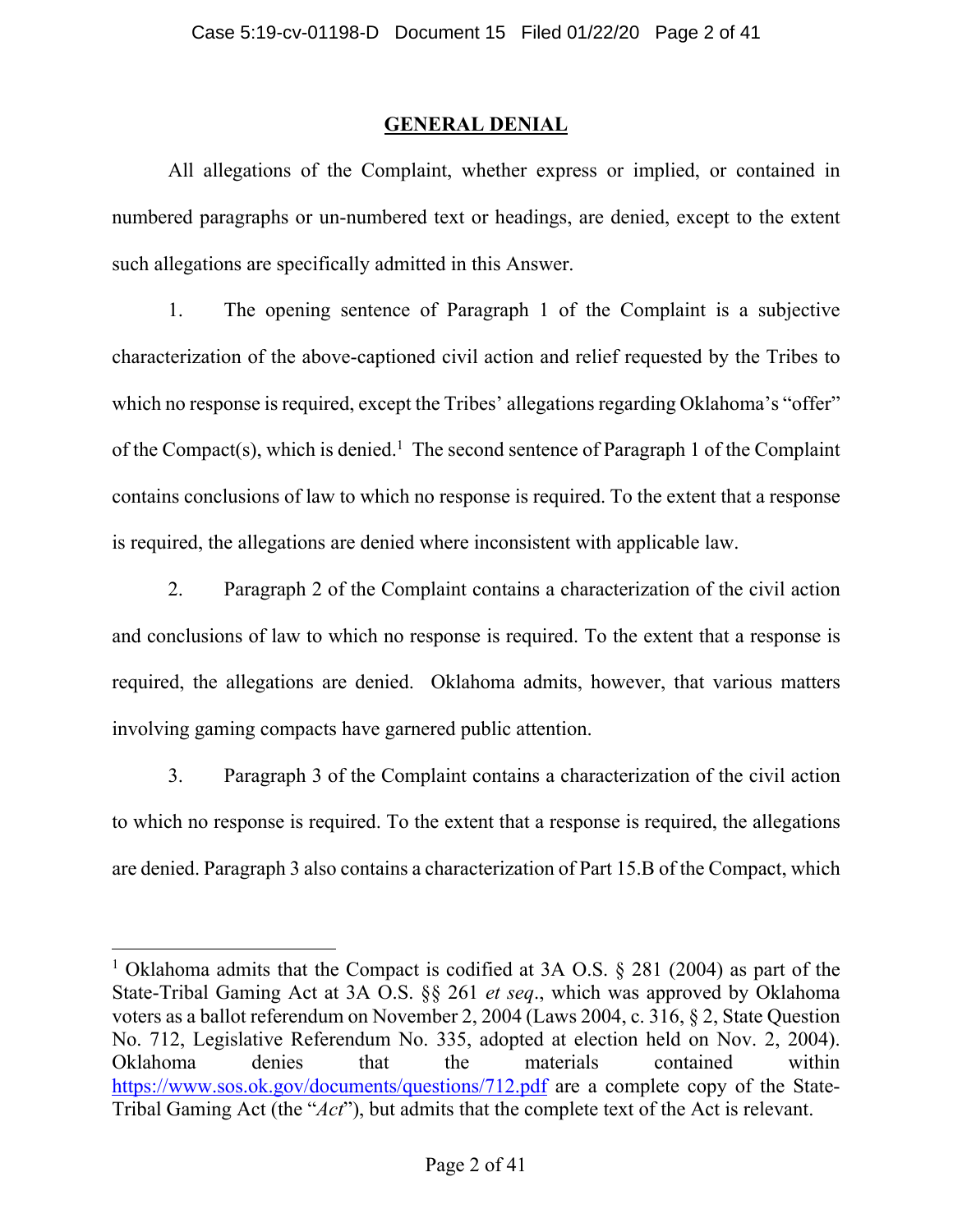### Case 5:19-cv-01198-D Document 15 Filed 01/22/20 Page 3 of 41

speaks for itself and is the best evidence of its contents. To the extent that the characterization is incomplete or inconsistent with the Compact, the allegations are denied. Finally, the third sentence contains legal conclusions to which no response is required. To the extent that a response is required, the allegations are denied where inconsistent with applicable law.

4. The opening sentence of Paragraph 4 of the Complaint is denied in part and admitted in part. Oklahoma admits that contracting parties should honor their contractual obligations. Oklahoma denies any inference by the Tribes that Oklahoma has not honored its contractual obligations. Oklahoma denies the Tribes' factual recitals, including the allegations regarding Oklahoma's "offer" of the Compact(s) to the Tribes. The second sentence contains a characterization of the above-captioned civil action and relief requested to which no response is required. To the extent a response is required, the allegations are denied where inconsistent with applicable law.

5. Paragraph 5 of the Complaint contains subjective allegations by the Tribes, which are denied, including any allegation that the above-captioned lawsuit was "necessitated" by a misinterpretation of the Compact(s) language by Oklahoma; that Oklahoma's correct interpretation of the Compact(s) is contrary to applicable law; that the Compact(s) automatically renewed on January 1, 2020; that the Compact(s) are currently in effect; and/or that statements of truth by Oklahoma were designed to "directly interfere" with tribal gaming rights, including any rights held by the Tribes.

6. The allegations contained in Paragraph 6 of the Complaint are denied. Paragraph 6 also contains conclusions of law to which no response is required. To the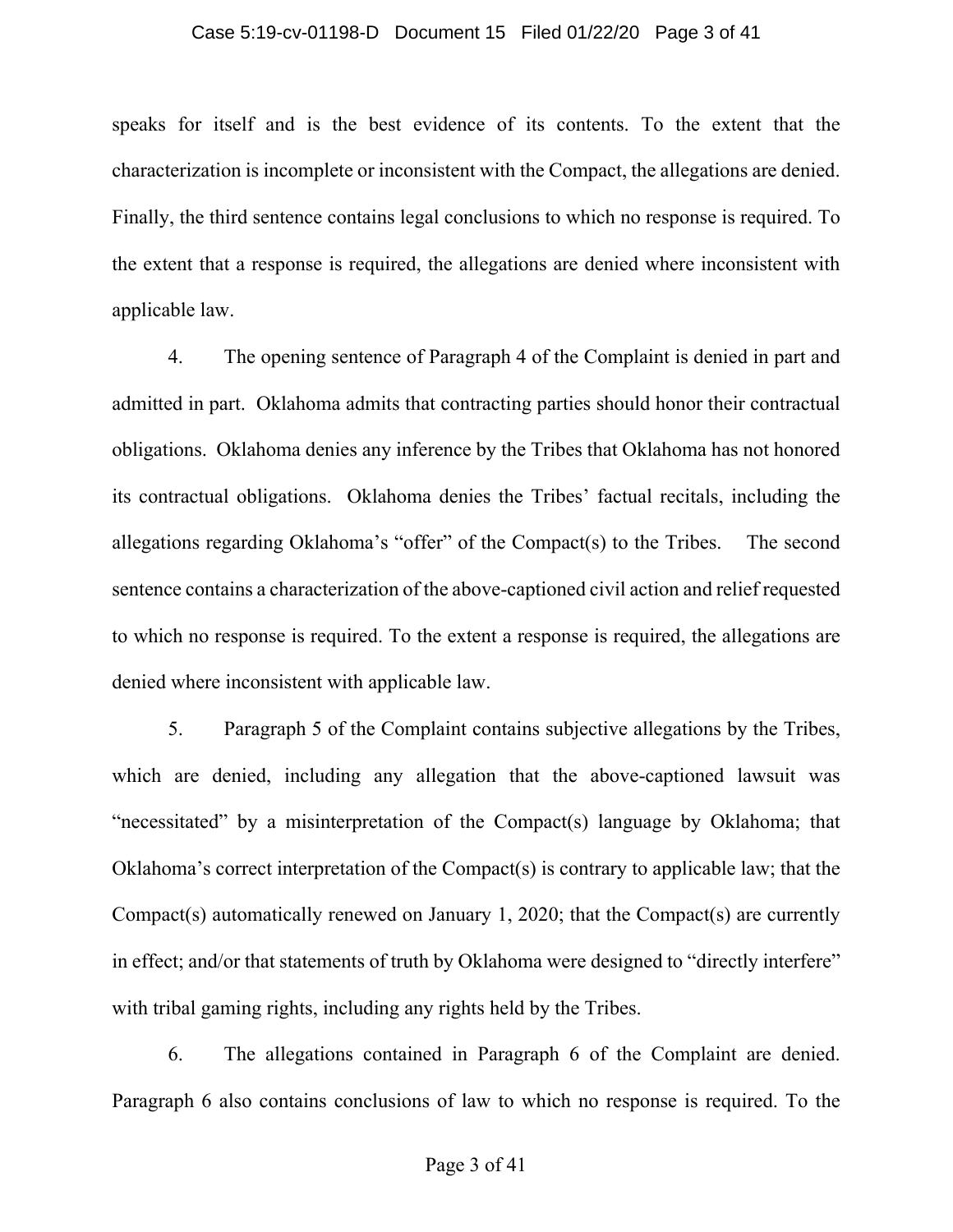### Case 5:19-cv-01198-D Document 15 Filed 01/22/20 Page 4 of 41

extent that a response is required, the allegations are denied where inconsistent with applicable law.

7. Paragraph 7 of the Complaint contains a characterization of the abovecaptioned civil action and relief requested to which no response is required. To the extent that a response is required, the allegations are denied where inconsistent with applicable law.

8. Paragraph 8 of the Complaint contains a characterization of the abovecaptioned civil action and relief requested to which no response is required. To the extent that a response is required, the allegations are denied where inconsistent with applicable law.

- 9. Paragraph 9 of the Complaint is admitted.
- 10. Paragraph 10 of the Complaint is admitted.
- 11. Paragraph 11 of the Complaint is admitted.

12. Paragraph 12 of the Complaint is admitted insofar as J. Kevin Stitt is the Governor of the State of Oklahoma, who is granted with the sole authority to negotiate gaming compacts with Indian tribes, including the Tribes, under Article 6, Section 8 of the Oklahoma Constitution. For further answer, the State of Oklahoma constitutes the real party in interest. As the real party in interest, the State of Oklahoma hereby ratifies and/or joins the above-captioned civil action pursuant to Rule 17(a)(3), Fed. R. Civ. P.

13. To the extent Paragraph 13 of the Complaint alleges, expressly or implicitly, that the Compact(s) entered into by and between the Tribes and Oklahoma are presently in effect, those allegations are denied by Oklahoma. Oklahoma admits that the Compact(s)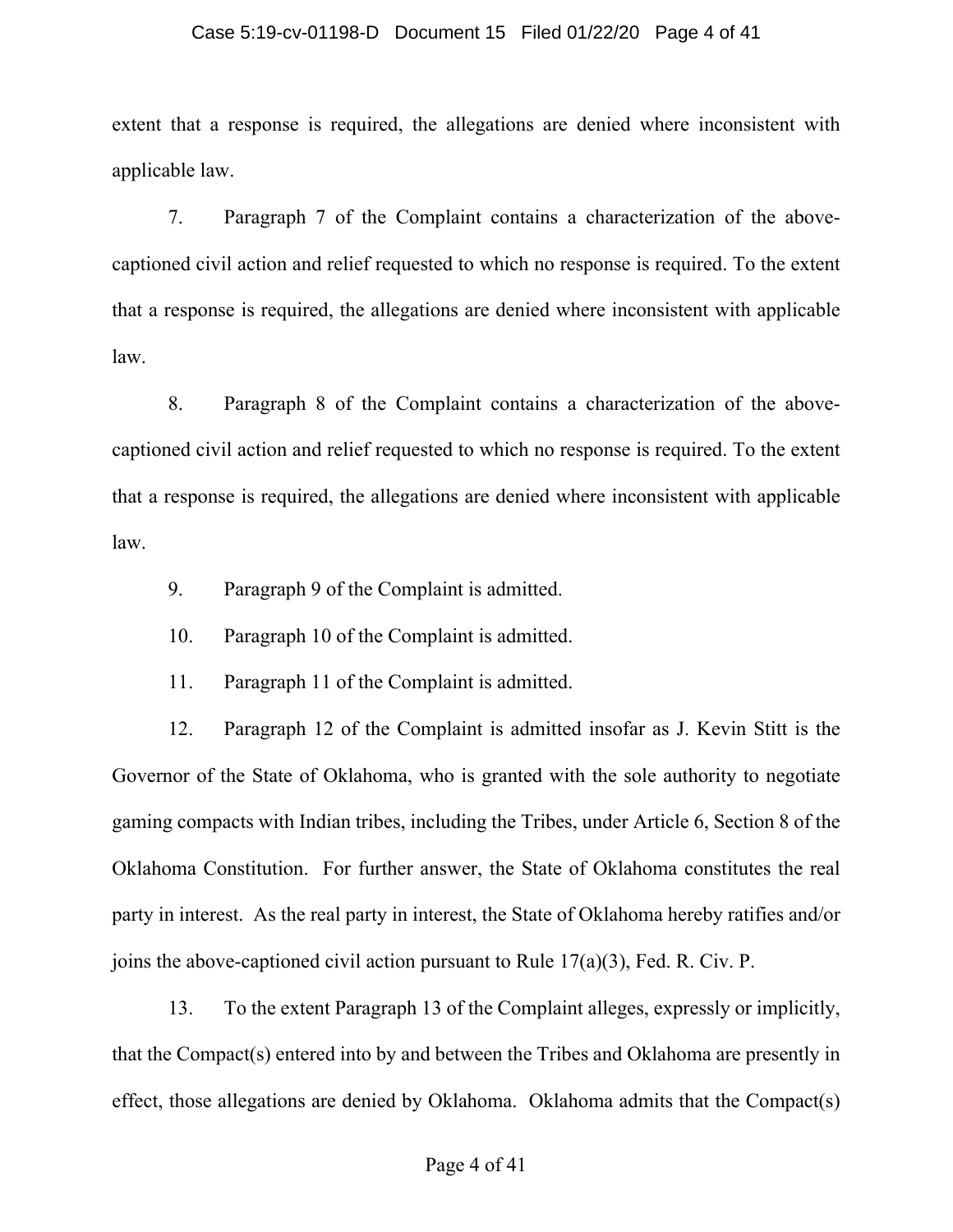### Case 5:19-cv-01198-D Document 15 Filed 01/22/20 Page 5 of 41

were in effect on December 31, 2019, which is the date the above-captioned civil action was filed by the Tribes. Because the Compact(s) were "in effect" on December 31, 2019, Oklahoma admits that this Court has subject matter jurisdiction pursuant to 25 U.S.C. § 2710(d)(3)(A), providing that a United States District Court shall have jurisdiction over "any cause of action initiated by a State or Indian tribe to enjoin a class III gaming activity located on Indian lands and conducted in violation of any Tribal-State compact entered into under paragraph  $(3)$  that is in effect[.]"<sup>2</sup> Oklahoma admits that jurisdiction is further proper under 28 U.S.C.  $\S 1362^3$  in this instance because these Tribes have been recognized by the Secretary of the Interior and the controversy arises under federal law (*i.e.*, IGRA). Should any express or implied allegation by the Tribes set forth in Paragraph 13 of the Complaint be inconsistent herewith, Oklahoma expressly denies the allegation.

14. Oklahoma admits that venue is proper in the United States District Court for the Western District of Oklahoma pursuant to 28 U.S.C. § 1391 *et seq.* because a substantial part of the events or omissions giving rise to the claims asserted herein occurred within this Judicial District. Oklahoma denies that venue is proper for any other reason.

<sup>2</sup> Essentially, this subsection of the Indian Gaming Regulatory Act ("*IGRA*") confers federal question jurisdiction upon federal district courts under 28 U.S.C. § 1331. *See Michigan v. Bay Mills Indian Cmty.*, 572 U.S. 782, 787-88 at fn. 2, 134 S. Ct. 2024, 2029 (2014) ("The general federal-question statute, 28 U.S.C. § 1331, gives a district court subject matter jurisdiction to decide any claim alleging a violation of IGRA.").

<sup>&</sup>lt;sup>3</sup> "The district courts shall have original jurisdiction of all civil actions, brought by any Indian tribe or band with a governing body duly recognized by the Secretary of the Interior, wherein the matter in controversy arises under the Constitution, laws, or treaties of the United States."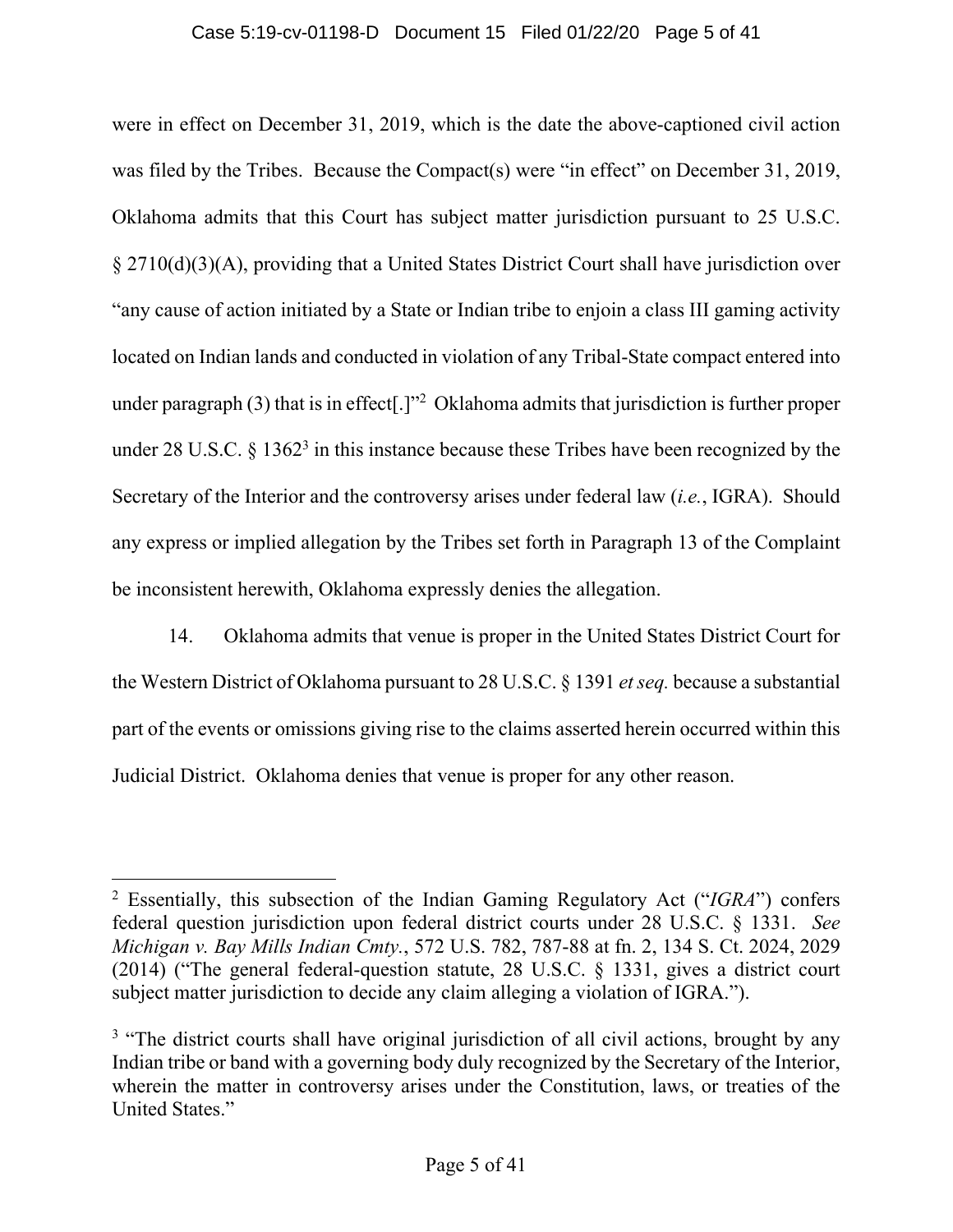### Case 5:19-cv-01198-D Document 15 Filed 01/22/20 Page 6 of 41

15. The allegations in Paragraph 15 of the Complaint characterize or quote *Navajo Nation v. Dalley*, 896 F.3d 1196, 1200 (10th Cir. 2018), which speaks for itself. To the extent the allegations are incomplete or inconsistent with *Navajo Nation v. Dalley*, the allegations are denied.

16. The allegations in the first sentence of Paragraph 16 of the Complaint characterize or quote *Navajo Nation v. Dalley*, 896 F.3d at 1201, which speaks for itself. To the extent the allegations are incomplete or inconsistent with *Navajo Nation v. Dalley*, the allegations are denied. The second sentence of Paragraph 16 consists of legal conclusions and subjective characterizations, to which no response is required. To the extent a response is required, the allegations are denied where inconsistent with applicable law.

17. The allegations in Paragraph 17 of the Complaint characterize or quote subsections of IGRA (*i.e*., 25 U.S.C. § 2702(1) and (2)), which speak for themselves. To the extent the allegations are incomplete or inconsistent with IGRA, the allegations are denied.

18. The allegations in Paragraph 18 of the Complaint quote or characterize various subsections of IGRA (*i.e*., 25 U.S.C. § 2701(1) and (4); 25 U.S.C. § 2702(2); and 25 U.S.C. §§ 2710(b)(2)(B) and (d)(1)(A)(ii)), which speak for themselves. To the extent the allegations are incomplete or inconsistent with IGRA, the allegations are denied.

19. The allegations in Paragraph 19 of the Complaint quote or characterize *Muhammad v. Comanche Nation Casino*, No. 09-CIV-968-D, 2010 WL 4365568, at \*9 (W.D. Okla. Oct. 24, 2010) (quoting 25 U.S.C. § 2701(5)), which speaks for itself. To the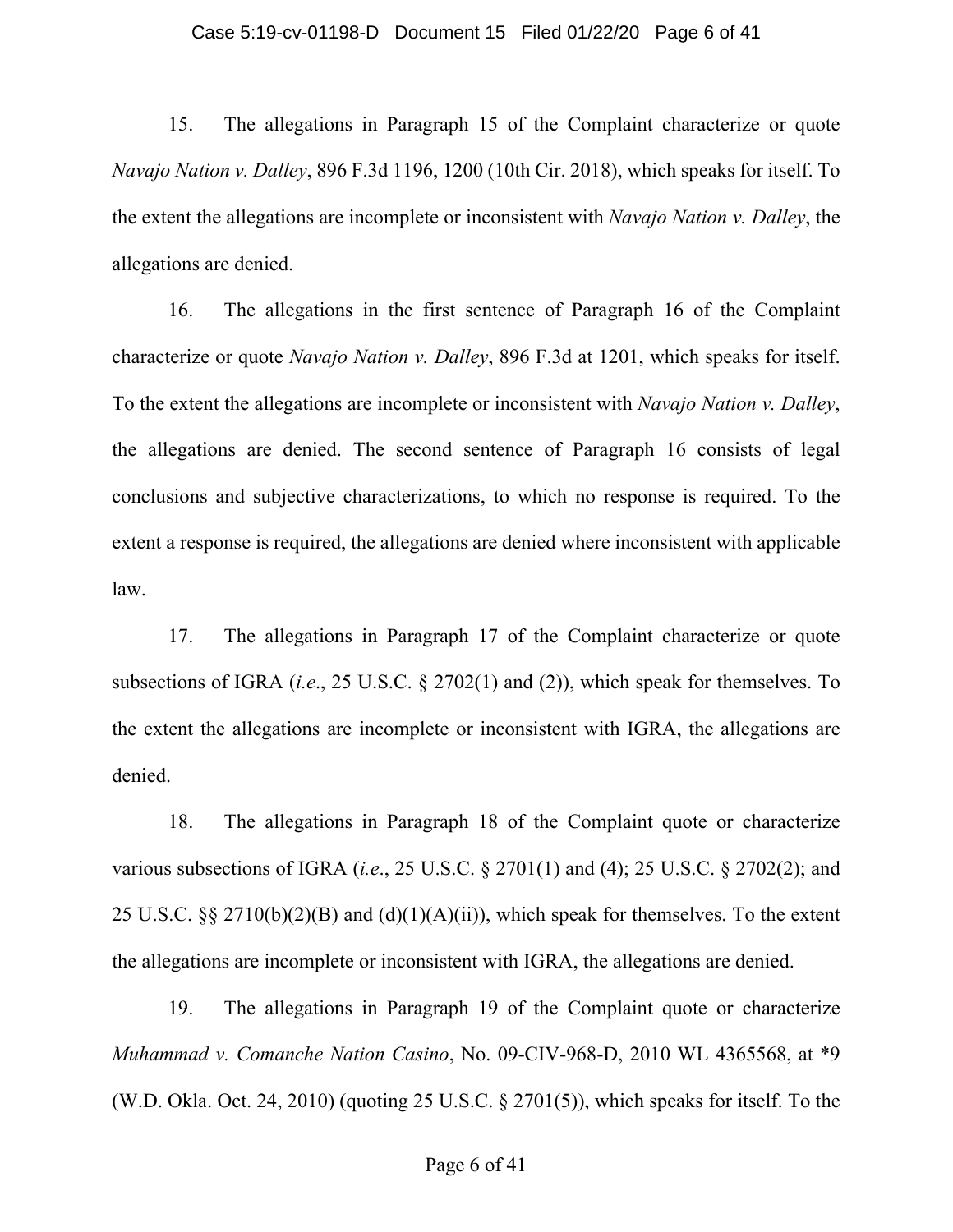### Case 5:19-cv-01198-D Document 15 Filed 01/22/20 Page 7 of 41

extent the allegations are incomplete or inconsistent with *Muhammad v. Comanche Nation Casino*, the allegations are denied.

20. The allegations in Paragraph 20 of the Complaint quote or characterize *Muhammad v. Comanche Nation Casino*, 2010 WL 4365568, at \*9, which speaks for itself. To the extent the allegations are incomplete or inconsistent with *Muhammad v. Comanche Nation Casino*, the allegations are denied.

21. The allegations in Paragraph 21 of the Complaint consist of legal conclusions and subjective characterizations, to which no response is required. To the extent a response is required, the allegations are denied.

22. The allegations in Paragraph 22 of the Complaint quote or characterize various subsections of IGRA (*i.e*., 25 U.S.C. § 2703(6), (7), (8), and *id.* § 2710(a)(1), (a)(2)) and *Navajo Nation v. Dalley*, 896 F.3d at 1201, which speak for themselves. To the extent the allegations are incomplete or inconsistent with IGRA or *Navajo Nation v. Dalley*, the allegations are denied.

23. The allegations in the first sentence in Paragraph 23 of the Complaint quote or characterize *Navajo Nation v. Dalley*, 896 F.3d at 1201, which speaks for itself. To the extent the allegations are incomplete or inconsistent with *Navajo Nation v. Dalley*, the allegations are denied. The allegations in the second sentence of Paragraph 23 consist of legal conclusions and subjective characterizations, to which no response is required. To the extent a response is required, the allegations are denied where inconsistent with applicable law.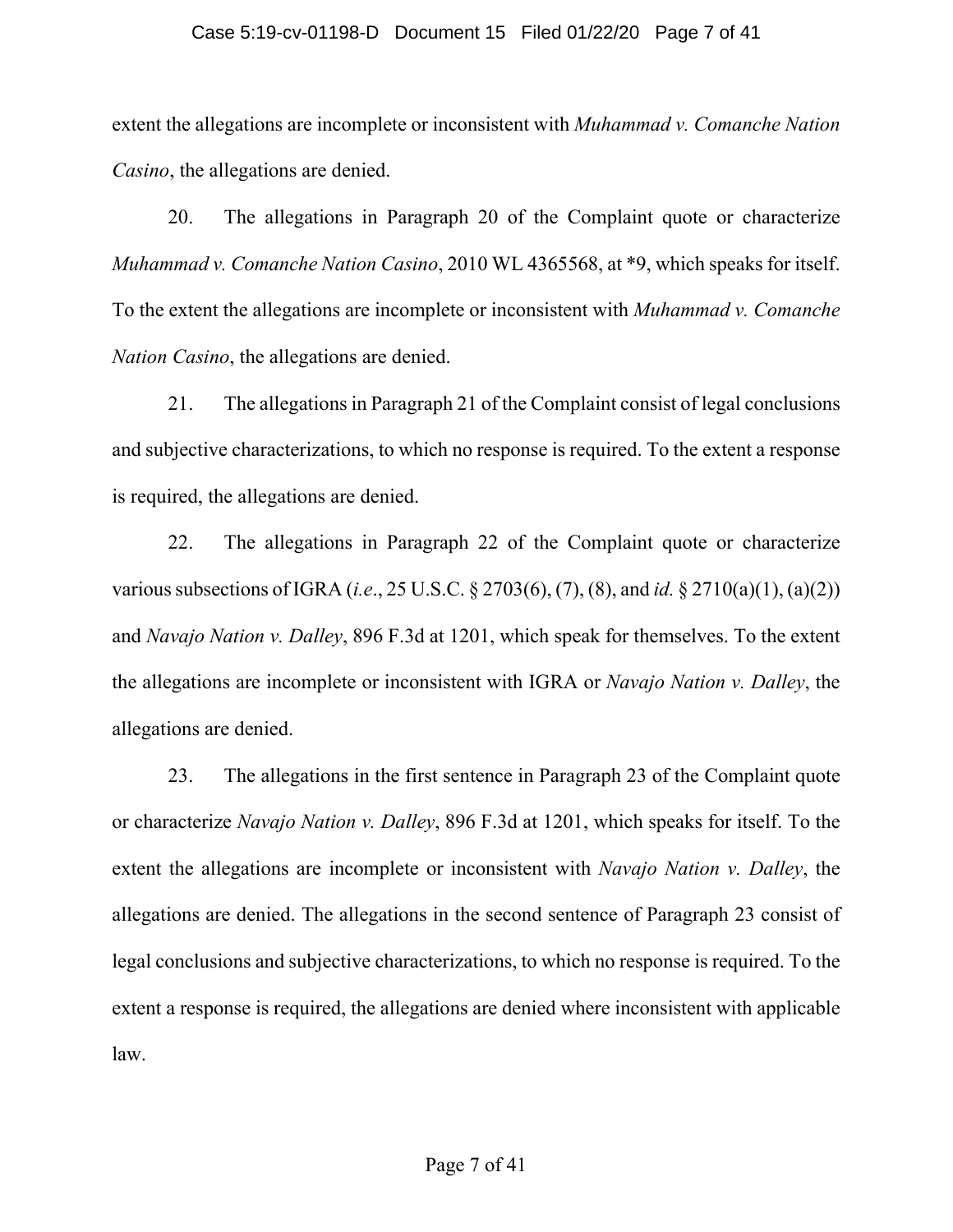### Case 5:19-cv-01198-D Document 15 Filed 01/22/20 Page 8 of 41

24. The allegations in Paragraph 24 of the Complaint quote or characterize various subsections of IGRA (*i.e.*, 25 U.S.C. § 2710(b), (d)(1)(A), (d)(1)(B) and (d)(1)(C)) and *United Keetoowah Band of Cherokee Indians v. Oklahoma*, 927 F.2d 1170, 1177 (10th Cir. 1991), which speak for themselves. To the extent the allegations are incomplete or inconsistent with IGRA or *United Keetoowah Band of Cherokee Indians v. Oklahoma*, the allegations are denied.

25. The allegations in Paragraph 25 of the Complaint quote or characterize a subsection of IGRA (*i.e*., 25 U.S.C. § 2710(d)(2)(C)), which speaks for itself. To the extent the allegations are incomplete or inconsistent with IGRA, the allegations are denied.

26. The allegations in Paragraph 26 of the Complaint consist of legal conclusions and subjective characterizations, to which no response is required. To the extent a response is required, the allegations are denied where inconsistent with applicable law.

27. The allegations set forth in Paragraph 27 of the Complaint are denied to the extent they suggest, or tend to suggest, that the Tribes are lawfully conducting class III electronic gaming pursuant to the expired Compact(s). Oklahoma admits that Compact(s) were entered into with the Tribes for the purpose of conducting and regulating class III tribal gaming. Oklahoma denies that those Compact(s) remain in full force and effect.

28. Oklahoma lacks knowledge or information sufficient to form a belief about the truth of the allegations in Paragraph 28 of the Complaint and therefore denies the same.

29. Oklahoma admits that it authorized certain games that qualify as class III games under IGRA pursuant to the Act, 3A O.S. §§ 261 *et seq*., and that organization licensees conduct such games pursuant to the Act. Oklahoma also admits that the Tribes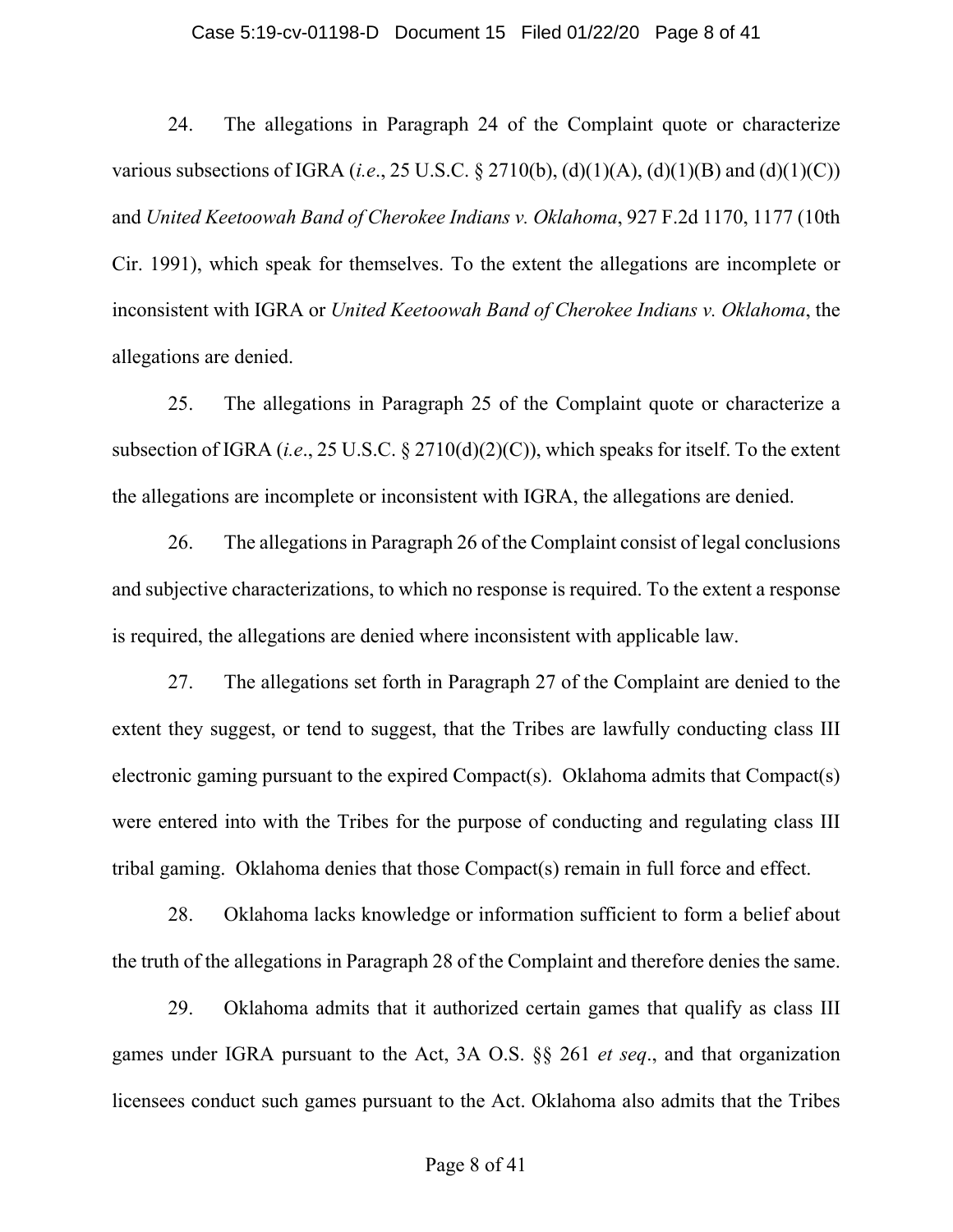### Case 5:19-cv-01198-D Document 15 Filed 01/22/20 Page 9 of 41

conduct certain class III gaming in Oklahoma, which became unlawful as of January 1, 2020. Oklahoma lacks knowledge or information sufficient to form a belief about whether all of the class III gaming activities of the Tribes was located in, or are permitted by, Oklahoma when the Compact(s) were in full force and effect.

30. The allegations in Paragraph 30 of the Complaint consistent of subjective legal characterizations or selective quotations from *Sheffer v. Buffalo Run Casino, PTE, Inc., 2013 OK 77, 315 P.3d 359, 361; 3A O.S. §§ 261 et seq.; Okla. State Question 712 (Nov. 4, 2004)*, which speak for themselves. To the extent the allegations are inconsistent with or otherwise not contained in the plain language of *Sheffer v. Buffalo Run Casino, PTE, Inc.*, 3A O.S. §§ 261 *et seq*., Okla. State Question 712 (Nov. 4, 2004), Oklahoma statutes, or IGRA, the allegations are denied.

31. The allegation in Paragraph 31 of the Complaint quotes or characterizes Part 9 of the Model Tribal Gaming Compact (the "*MTGC*"), which speaks for itself. To the extent the allegation is incomplete or inconsistent with Part 9 of the MTGC, or any other applicable law, the allegation is denied.

32. The allegations in Paragraph 32 of the Complaint quote or characterize the MTGC, which speaks for itself. To the extent the allegations are incomplete or inconsistent with the MTGC, or any other applicable law, the allegations are denied.

33. The allegations in Paragraph 33 of the Complaint are denied.

34. Regarding Paragraph 34 of the Complaint, Oklahoma admits that each Tribe individually executed the MTGC, the terms of which were mutually negotiated by Oklahoma and each Tribe, among others, prior to the MTGC's inclusion in the Act.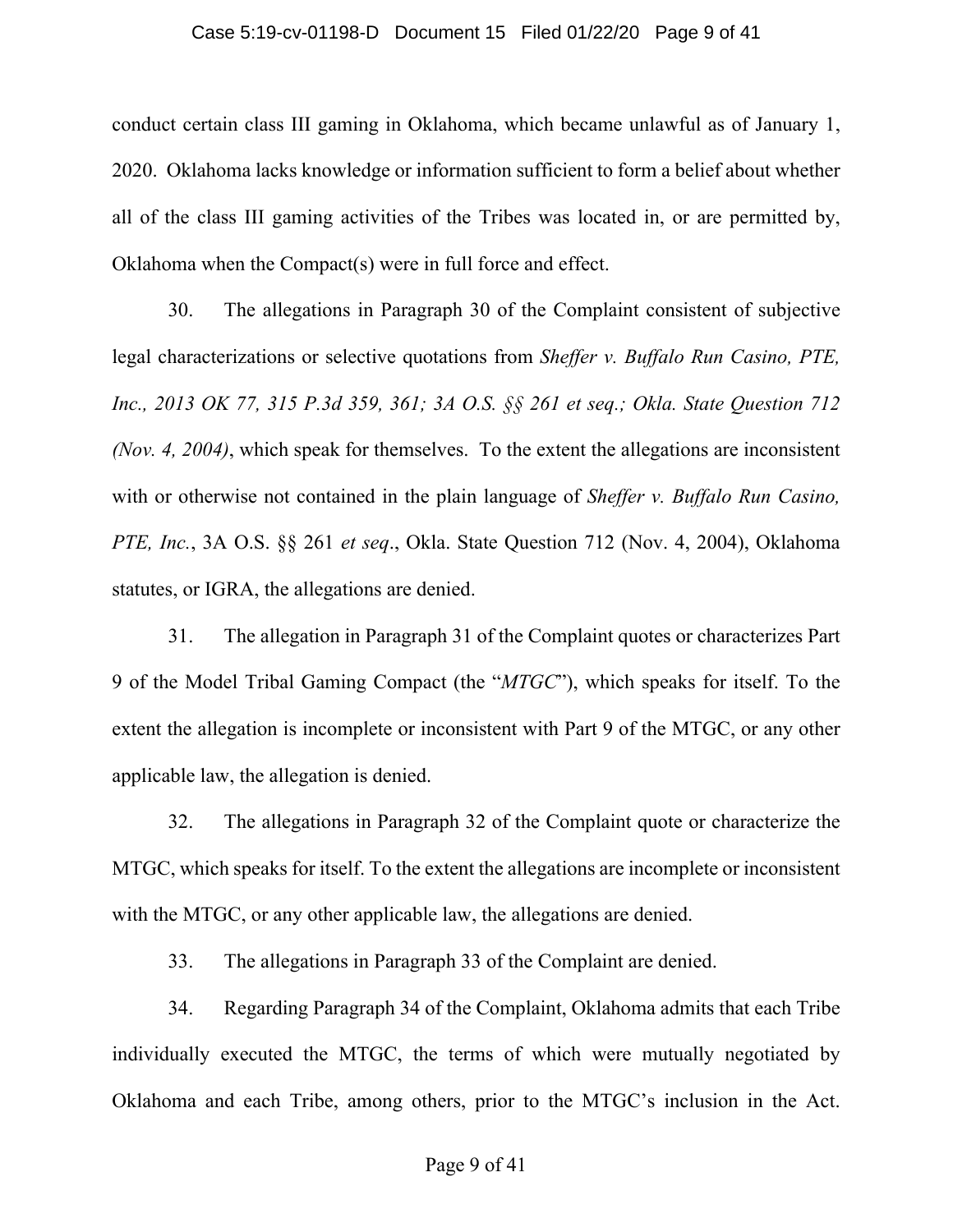### Case 5:19-cv-01198-D Document 15 Filed 01/22/20 Page 10 of 41

Oklahoma admits that the Secretary of the Interior expressly approved the Chickasaw Nation and Cherokee Nation Compacts and that the Choctaw Nation Compact was deemed approved by operation of law.

35. The allegations contained in Paragraph 35 of the Complaint include legal conclusions to which no response is required. To the extent that a response is required, the allegations are denied. The allegations also quote or characterize IGRA, which speaks for itself. To the extent the allegations are incomplete or inconsistent with IGRA, they are denied.

36. The allegations in Paragraph 36 of the Complaint quote or characterize *Choctaw Nation of Oklahoma v. Oklahoma*, 724 F. Supp. 2d 1182, 1184 (W.D. Okla. 2010), and *Cherokee Nation v. Oklahoma*, No. CIV-10-979-W, at 2 (W.D. Okla. Nov. 9, 2010), which speak for themselves. To the extent the allegations are incomplete or inconsistent with either *Choctaw Nation of Oklahoma v. Oklahoma* or *Cherokee Nation v. Oklahoma*, the allegations are denied.

37. The allegations in Paragraph 37 of the Complaint quote or characterize Part 15.A of the MTGC, which speaks for itself. To the extent the allegations are incomplete or inconsistent with Part 15.A of the MTGC, or any other applicable law, the allegations are denied.

38. Regarding Paragraph 38 of the Complaint, Oklahoma admits that (i) the Cherokee Nation executed the Compact on November 16, 2004, start-up assessment fees were received on January 19, 2005, and notice of compact approval was published in the Federal Register on January 27, 2005; (ii) the Chickasaw Nation executed the Compact on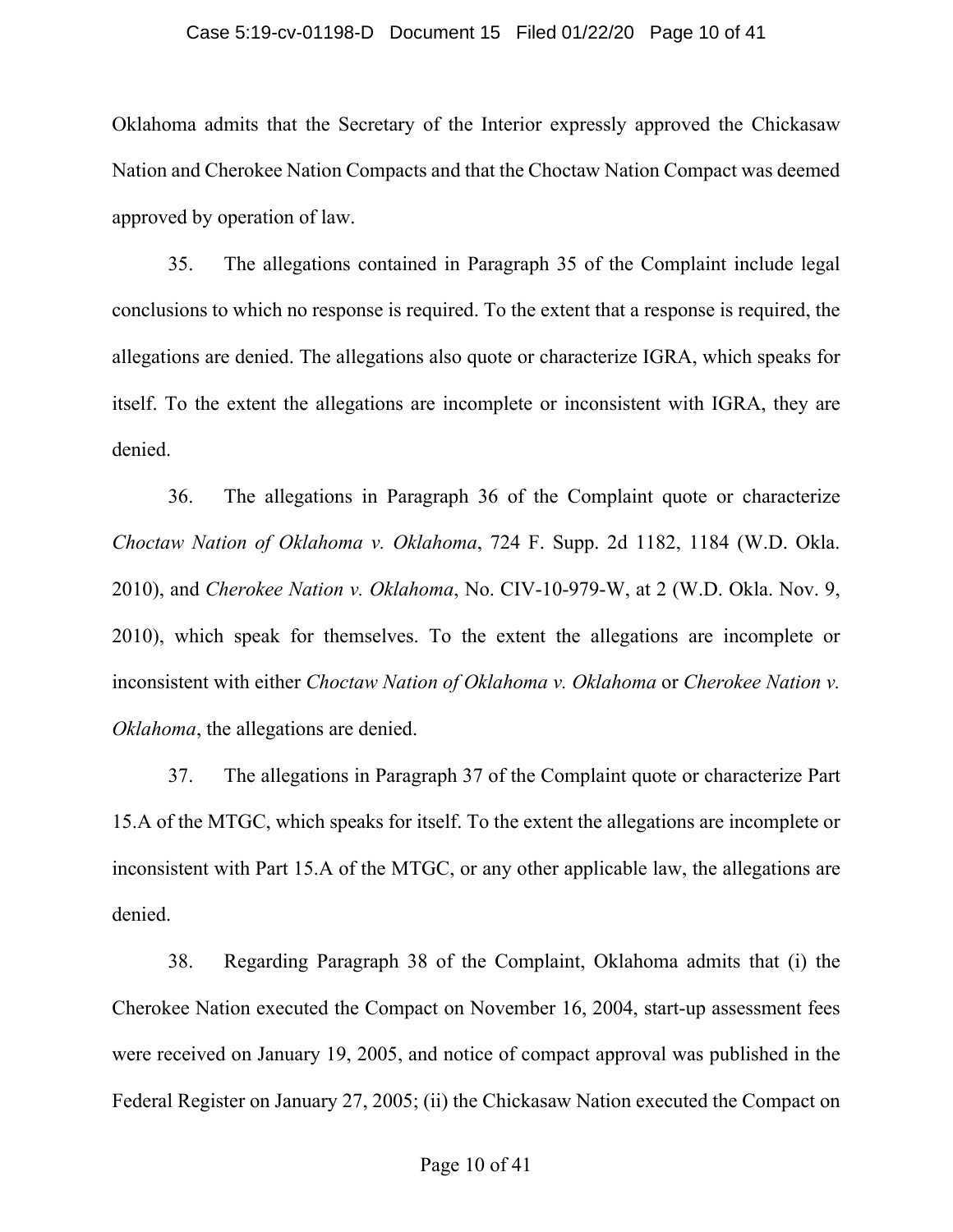### Case 5:19-cv-01198-D Document 15 Filed 01/22/20 Page 11 of 41

November 23, 2004, notice of compact approval was published in the Federal Register on February 8, 2005, and start-up assessment fees were received on February 28, 2005; and (iii) the Choctaw Nation executed the Compact on November 24, 2004, start-up assessment fees were received on January 31, 2005, and notice that the compact was deemed approved was published in the Federal Register on February 9, 2005. To the extent any allegation set forth therein is inconsistent with the foregoing, Oklahoma denies the allegation.

39. The allegations in Paragraph 39 quote or characterize Parts 15.B and 15.C of the MTGC, which speak for themselves. To the extent the allegations are incomplete or inconsistent with the MTGC, or other applicable law, the allegations are denied.

40. The allegations in Paragraph 40 of the Complaint are denied.

41. The allegations in Paragraph 41 of the Complaint state legal conclusions for which no response is required. To the extent that a response is required, the allegations are denied where inconsistent with applicable law. The allegations in Paragraph 41 also quote or characterize Parts 11.A and 11.E of the MTGC, as well as the Act, which speak for themselves. To the extent the allegations are incomplete or inconsistent with the MTGC or the Act, the allegations are denied. Oklahoma admits that, consistent with the Act, the Commission licensed organization licensees to conduct authorized gaming after four (4) tribes—the Absentee Shawnee Tribe of Indians of Oklahoma, Comanche Nation, Miami Tribe of Oklahoma, and the Cherokee Nation of Oklahoma—entered into the Model Compact, the compacts were approved by the Secretary of the Interior, and notice of approval was published in the Federal Register. Oklahoma expressly denies that this act,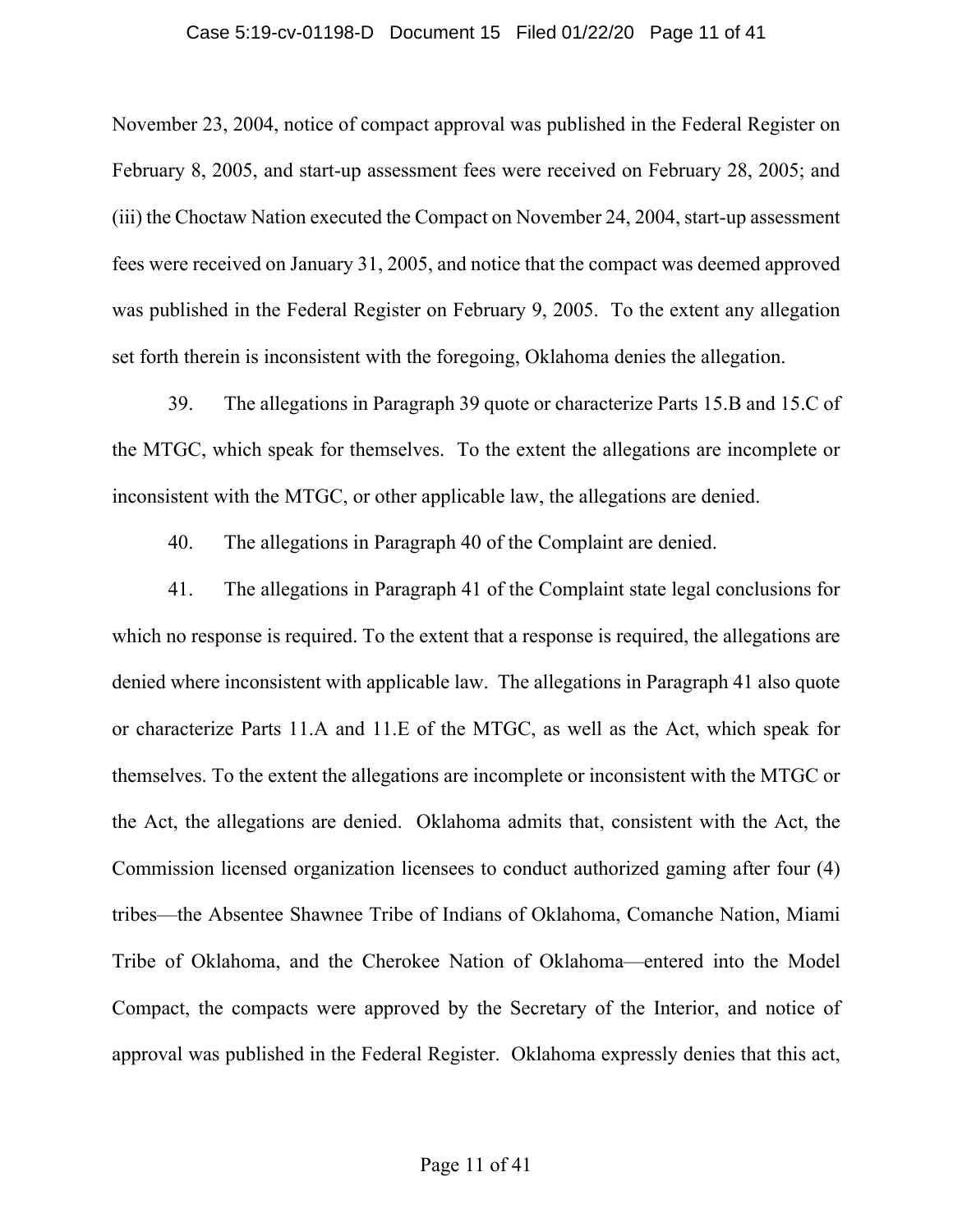### Case 5:19-cv-01198-D Document 15 Filed 01/22/20 Page 12 of 41

or these acts, automatically renewed the Compacts, which have expired under their plain language.

42. The allegations in the first sentence of Paragraph 42 of the Complaint are denied. The allegations in Paragraph 42 also quote or characterize a provision of the Act, which speaks for itself. To the extent the allegations are incomplete or inconsistent with the Act, or other applicable law, the allegations are denied. Oklahoma admits that the Oklahoma Horse Racing Commission (the "*Commission*") promulgated Rules for Racetrack Gaming to implement the Act and has amended those rules after passage of the Act. Oklahoma expressly denies that this act, or these acts, automatically renewed the Compacts, which have expired under their plain language.

43. The allegations in the first sentence of Paragraph 43 of the Complaint are denied. Oklahoma admits that the Commission issued its first gaming licenses under the State Tribal Gaming Act on August 11, 2005, and has issued gaming licenses each ensuing year. Oklahoma also admits that the Commission issued licenses to Remington Park and Will Rogers Downs on October 17, 2019, for the calendar year beginning January 1, 2020. Oklahoma expressly denies that this act, or these acts, automatically renewed the Compacts, which have expired under their plain language.

44. The allegations in Paragraph 44 of the Complaint contain legal conclusions and characterizations to which no response is required. To the extent that a response is required, the allegations are denied where inconsistent with applicable law. Oklahoma admits that, pursuant to 2017 Okla. Sess. Laws § 115, the Act was amended to eliminate certain hour restrictions on electronic gaming authorized under the Act. Oklahoma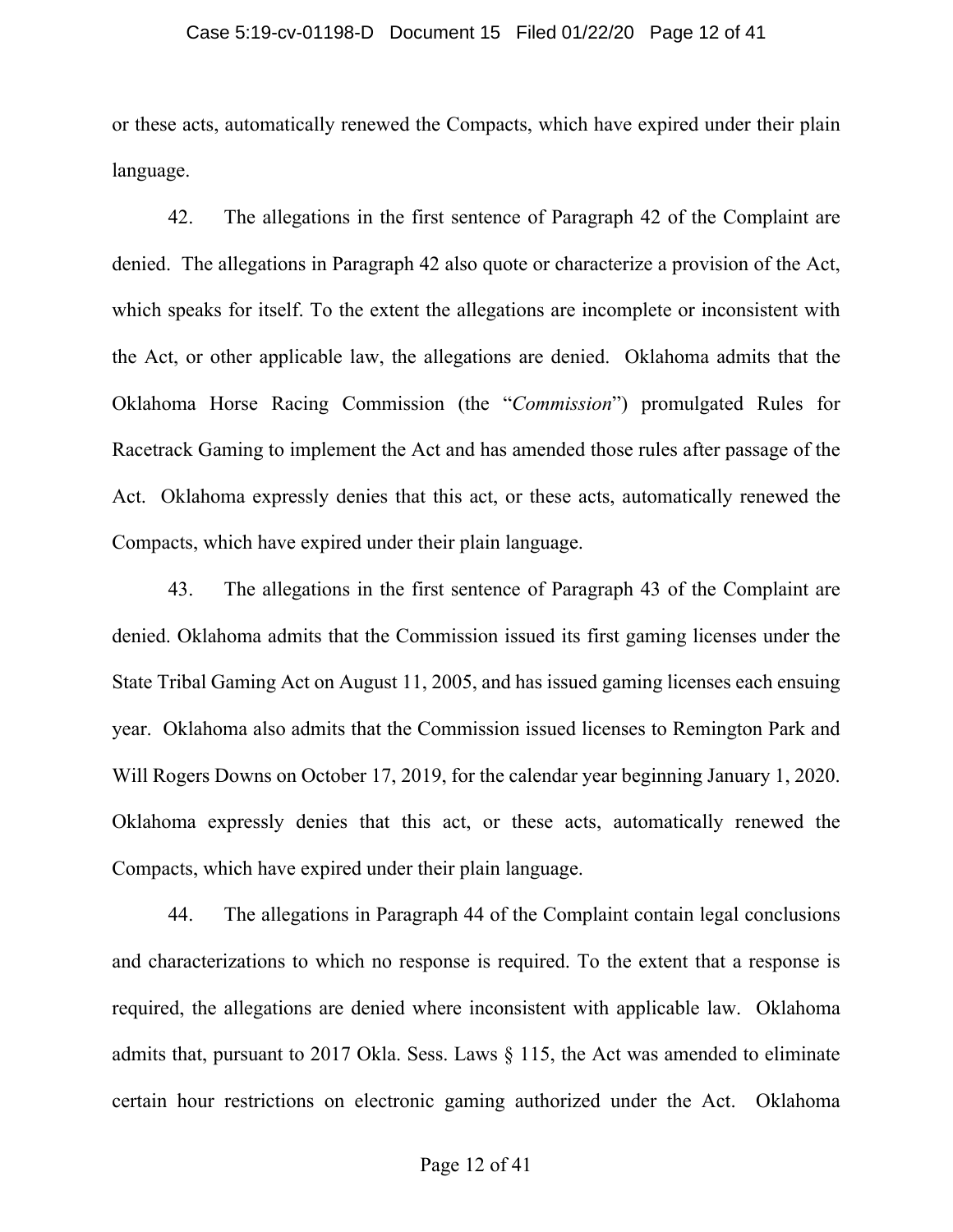### Case 5:19-cv-01198-D Document 15 Filed 01/22/20 Page 13 of 41

expressly denies that this act, or these acts, automatically renewed the Compacts, which have expired under their plain language.

45. The allegations in Paragraph 45 of the Complaint quote or characterize Part 11 of the MTGC, which speaks for itself. To the extent the allegations are incomplete or inconsistent with the MTGC, or other applicable law, the allegations are denied.

46. The allegations in Paragraph 46 of the Complaint quote or characterize Part 11.E of the MTGC, which speaks for itself. To the extent the allegations are incomplete or inconsistent with the MTGC, or other applicable law, the allegations are denied.

47. Oklahoma lacks knowledge or information sufficient to form a belief concerning the truth of the allegations set forth in the opening sentence of Paragraph 47 of the Complaint. Oklahoma admits that the Secretary of the Interior approved, or deemed approved, the revenue sharing provisions in the Compact(s) with the Tribes because Oklahoma made significant or meaningful concessions by limiting electronic gaming authorized under the State Tribal Gaming Act to three (3) racetracks. Oklahoma expressly denies that this act, or these acts, automatically renewed the Compacts, which have expired under their plain language.

48. The allegations in Paragraph 48 of the Complaint quote or characterize a letter sent by the Governor to the Tribes on July 5, 2019, which speaks for itself and constitutes the best evidence of its contents. To the extent the allegations are incomplete or inconsistent with the July 5, 2019, letter to the Tribes, the allegations are denied.

49. The allegations in Paragraph 49 of the Complaint quote or characterize a letter sent by the Tribes to the Governor, which speaks for itself and constitutes the best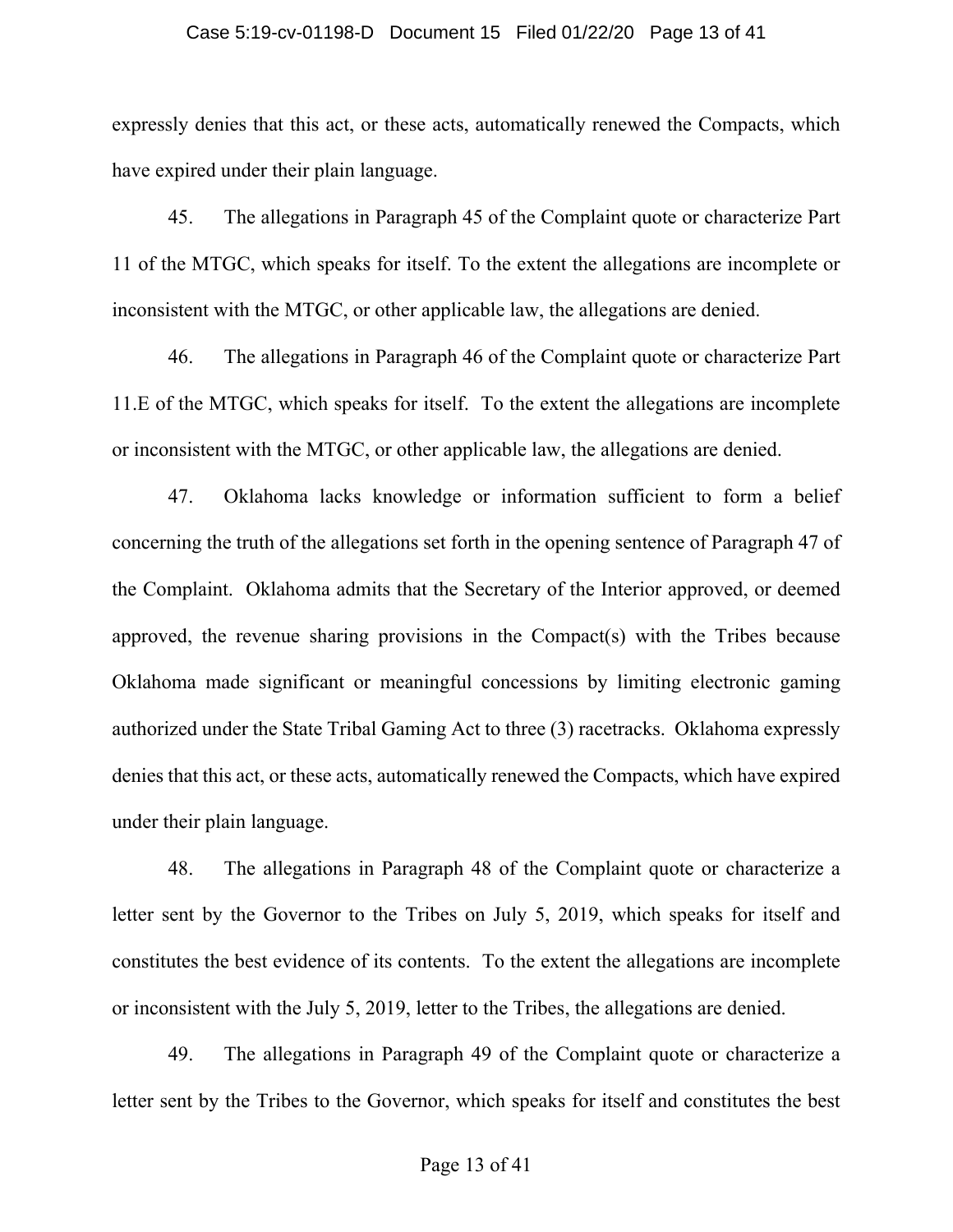### Case 5:19-cv-01198-D Document 15 Filed 01/22/20 Page 14 of 41

evidence of its contents. To the extent the allegations are incomplete or inconsistent with the letter sent by the Tribes to the Governor, the allegations are denied. Oklahoma expressly denies the legal conclusions set forth in the referenced letter, where inconsistent with applicable law.

50. The allegations in Paragraph 50 of the Complaint quote or characterize an interview with the Governor televised on *Oklahoma News9* on July 25, 2019, which speaks for itself and constitutes the best evidence of its contents. To the extent the allegations are incomplete or inconsistent with the July 25, 2019, interview on *Oklahoma News9*, the allegations are denied.

51. The allegations in Paragraph 51 of the Complaint quote or characterize a letter sent by the Governor to the Tribes on August 13, 2019, which speaks for itself and constitutes the best evidence of its contents. To the extent the allegations are incomplete or inconsistent with that letter, the allegations are denied. Oklahoma admits that the Compact(s) expired as of January 1, 2020, and tribes, including the Tribes, who continue to conduct class III gaming pursuant to the Compacts following December 31, 2019, do so unlawfully. Oklahoma denies that *all* tribal gaming became illegal as of January 1, 2020.

52. The allegations in Paragraph 52 of the Complaint quote or characterize an inter-Tribal resolution dated August 22, 2019, which speaks for itself and constitutes the best evidence of its contents. To the extent the allegations are incomplete or inconsistent with that resolution, the allegations are denied. Oklahoma expressly denies the legal conclusions set forth therein where inconsistent with applicable law.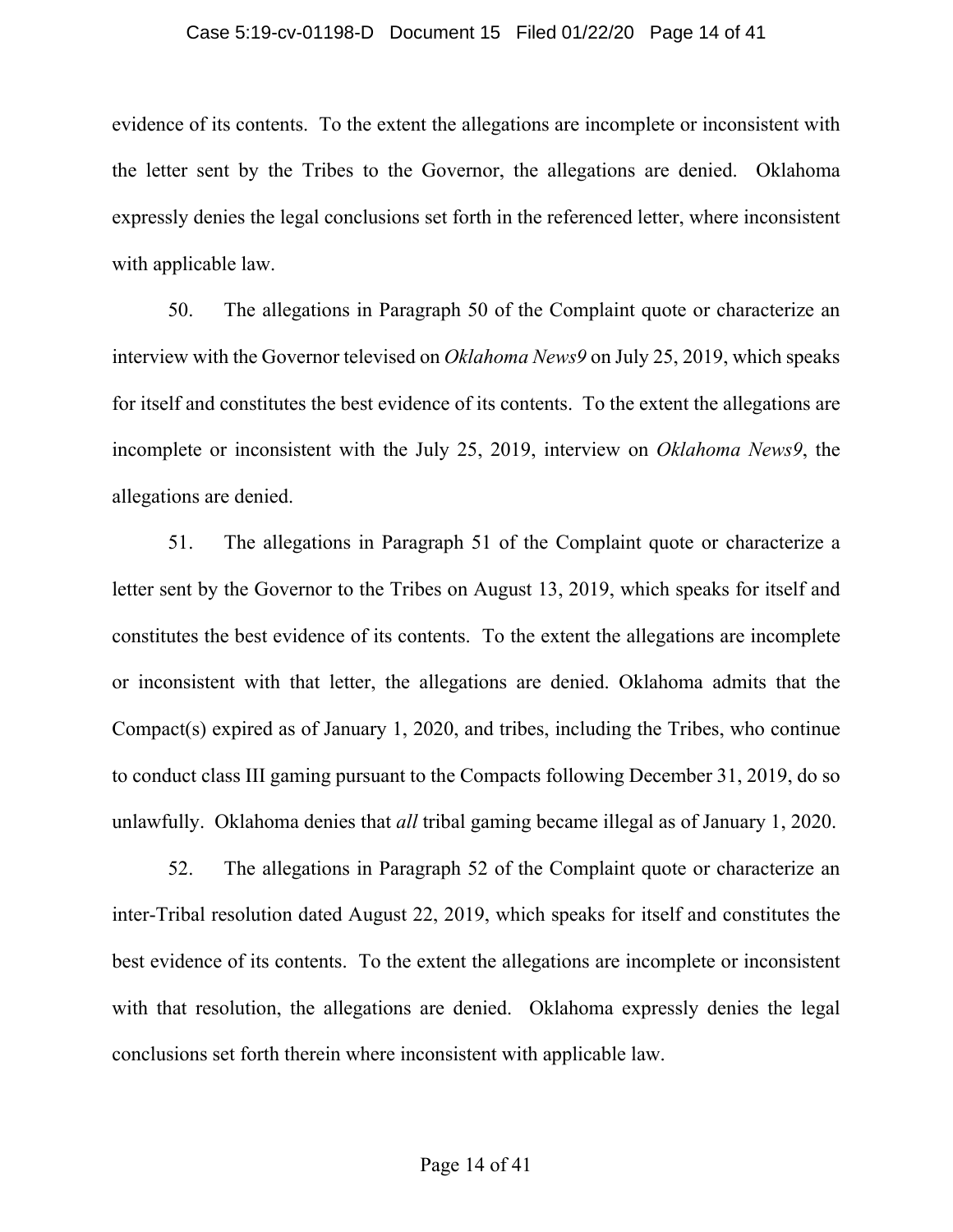### Case 5:19-cv-01198-D Document 15 Filed 01/22/20 Page 15 of 41

53. Regarding the allegations in Paragraph 53 of the Complaint, Oklahoma admits that the Governor, using the constitutional authority granted to him by Article 6, Section 8 of the Oklahoma Constitution, delegated to Attorney General Mike Hunter authorization to frame gaming negotiations with compacting tribes, including the Tribes, on behalf of the Governor, by advancing Oklahoma's position that the MTGC would expire on January 1, 2020. Oklahoma also admits that the Governor directed the Attorney General to propose that the State of Oklahoma and the compacting tribes, including the Tribes, resolve this dispute through arbitration, which the Tribes refused to consider.

54. Regarding the allegations in Paragraph 54 of the Complaint, Oklahoma admits that, on October 17, 2019, the Commission issued licenses to Remington Park and Will Rogers Downs to conduct authorized games beginning on January 1, 2020. Oklahoma expressly denies that this act, or these acts, either constituted state action or automatically renewed the Compacts, which have expired under their plain language.

55. The allegations in Paragraph 55 of the Complaint quote or characterize an inter-Tribal letter sent to the Attorney General on November 5, 2019, which speaks for itself and constitutes the best evidence of its contents. To the extent the allegations are incomplete or inconsistent with the plain language of that letter, the allegations are denied. Oklahoma expressly denies the legal conclusions set forth therein where inconsistent with applicable law.

56. The allegations contained in Paragraph 56 of the Complaint quote or characterize a press conference held by the Governor on November 14, 2019, which speaks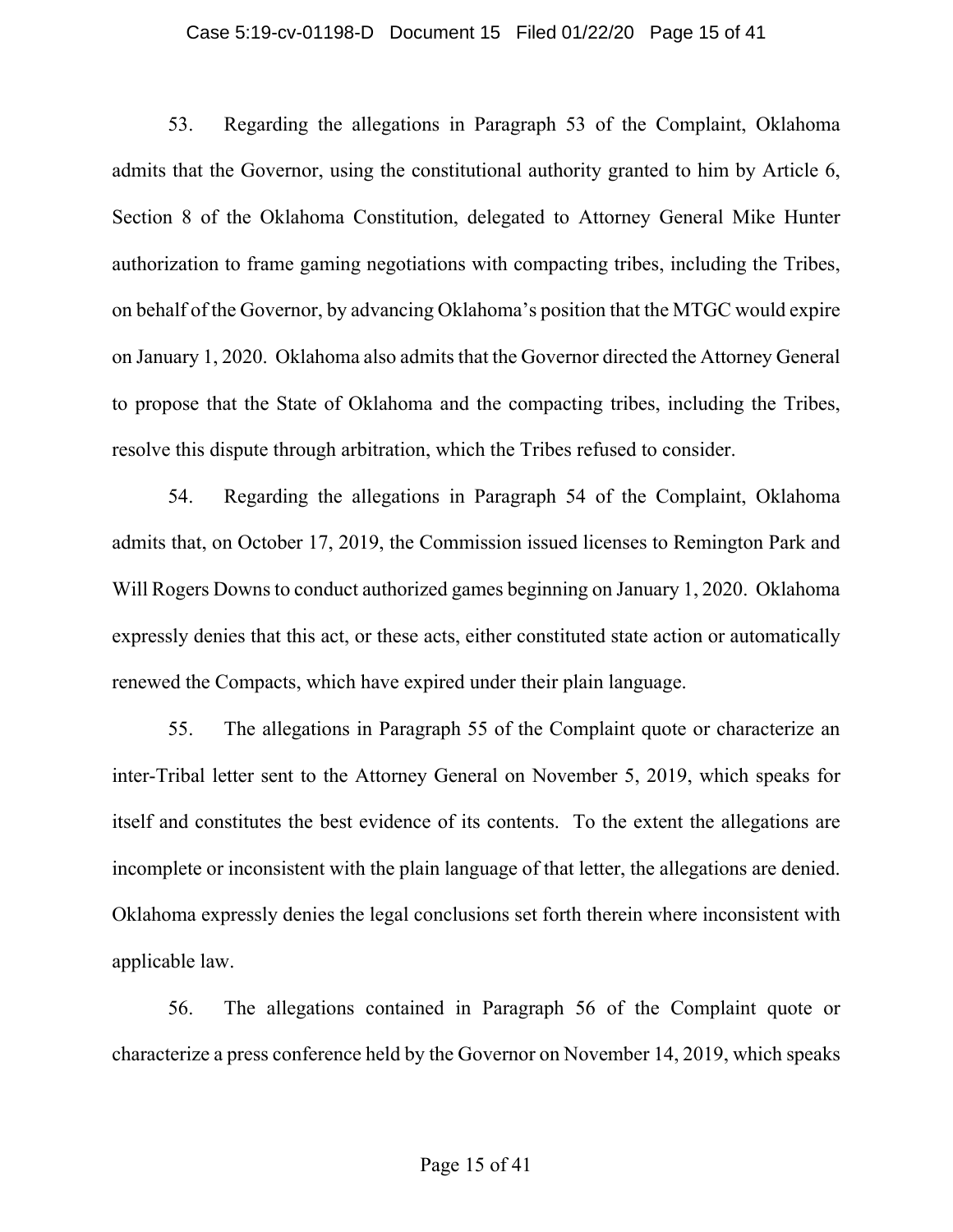### Case 5:19-cv-01198-D Document 15 Filed 01/22/20 Page 16 of 41

for itself and constitutes the best evidence of its contents. To the extent the allegations are incomplete or inconsistent with that press conference, the allegations are denied.

57. Regarding the allegations in Paragraph 57 of the Complaint, Oklahoma admits that the Tribes met with the media, both before and after the Governor's November 14, 2019, press conference. Oklahoma expressly denies the legal conclusions advanced by the Tribes during those meeting(s) where inconsistent with applicable law.

58. The allegations contained in Paragraph 58 of the Complaint quote or characterize a letter sent by the Chickasaw Nation to the Assistant Secretary for Indian Affairs, Tara Sweeney, with a copy to the Attorney General, which speaks for itself and constitutes the best evidence of its contents. To the extent the allegations are incomplete or inconsistent with that letter, the allegations are denied. Oklahoma expressly denies the legal conclusions set forth therein where inconsistent with applicable law.

59. Regarding Paragraph 59 of the Complaint, Oklahoma denies that the Governor ever relinquished exclusive responsibility to the Attorney General to renegotiate new gaming compact with the compacting tribes, including the Tribes. Under Article 6, Section 8 of the Oklahoma Constitution, the Governor has the exclusive authority, *inter alia*, to negotiate gaming compacts with Indian tribes, including the Tribes. To the extent the allegations set forth therein are inconsistent with the foregoing, the allegations are denied. Oklahoma admits that the Governor re-assumed primary negotiating duties granted to him by the Oklahoma Constitution.

60. The allegations contained in Paragraph 60 of the Complaint quote or characterize a press conference held by the Governor on December 17, 2019, which speaks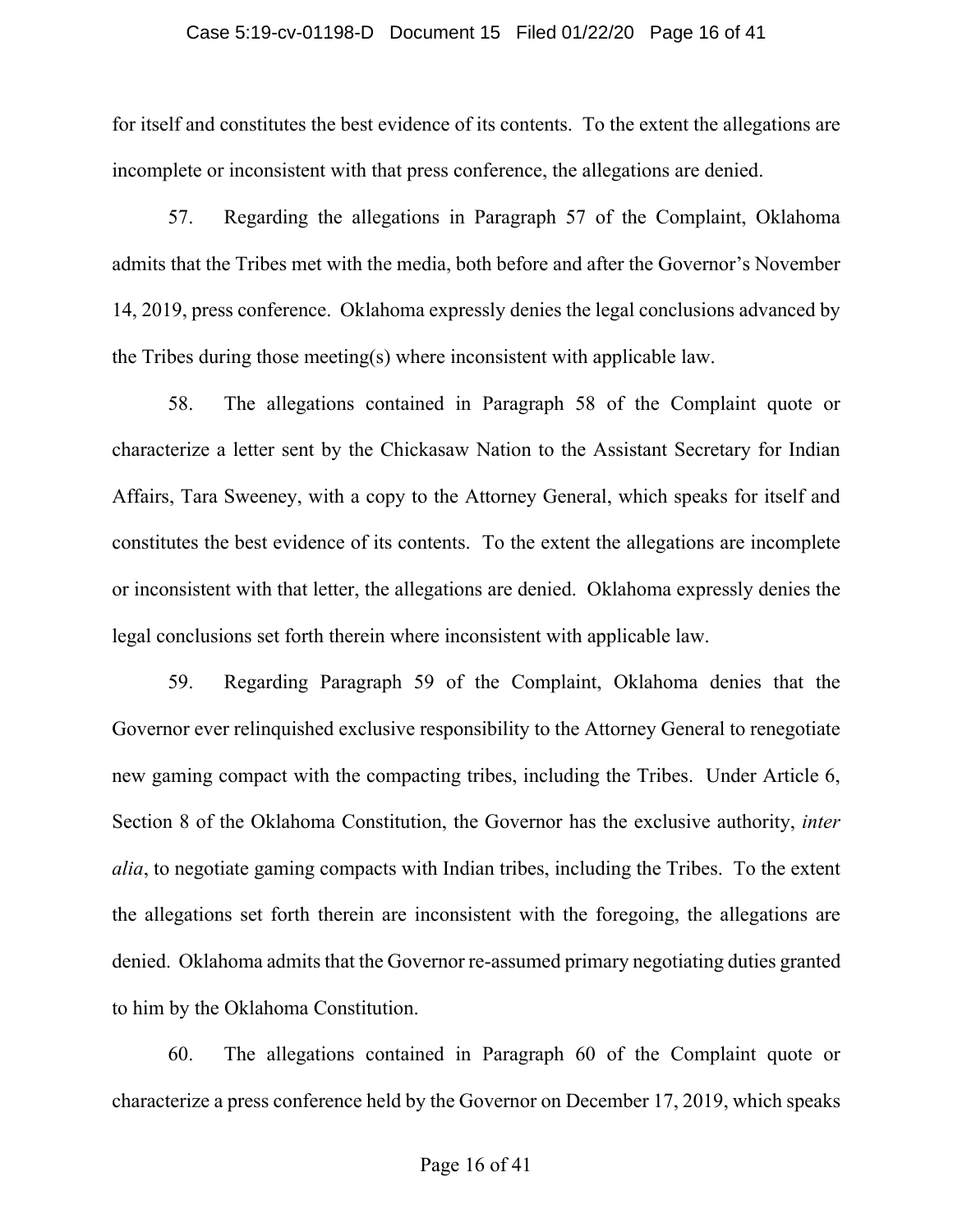### Case 5:19-cv-01198-D Document 15 Filed 01/22/20 Page 17 of 41

for itself and constitutes the best evidence of its contents. To the extent the allegations are incomplete or inconsistent with that press conference, the allegations are denied.

61. The allegations contained in Paragraph 61 of the Complaint quote or characterize a December 23, 2019, resignation letter from the Secretary of Native American Affairs, Lisa J. Billy, to the Governor, which speaks for itself and constitutes the best evidence of its contents. To the extent the allegations are inconsistent with or otherwise not contained in that resignation letter, the allegations are denied. Oklahoma expressly denies that the opinions set forth therein by former Secretary Billy are legally or factually sound in all material respects.

62. The allegations in Paragraph 62 of the Complaint are denied.

63. The allegations in Paragraph 63 of the Complaint are denied.

64. The allegations in Paragraph 64 of the Complaint are denied.

65. Oklahoma lacks knowledge or information sufficient to form a belief about the truth of the allegations in Paragraph 65 of the Complaint and therefore denies the same.

66. The allegations contained in Paragraph 66 of the Complaint include legal conclusions to which no response is required. To the extent that a response is required, the allegations are denied where inconsistent with applicable law.

67. Oklahoma's responses in the preceding Paragraphs 1-66 of this Answer are incorporated herein by reference.

68. Oklahoma denies the allegations in Paragraph 68 of the Complaint providing that the Tribes have satisfied all requirements for the lawful conduct of class III gaming activities under IGRA. The allegations also quote or characterize 25 U.S.C. § 2710 of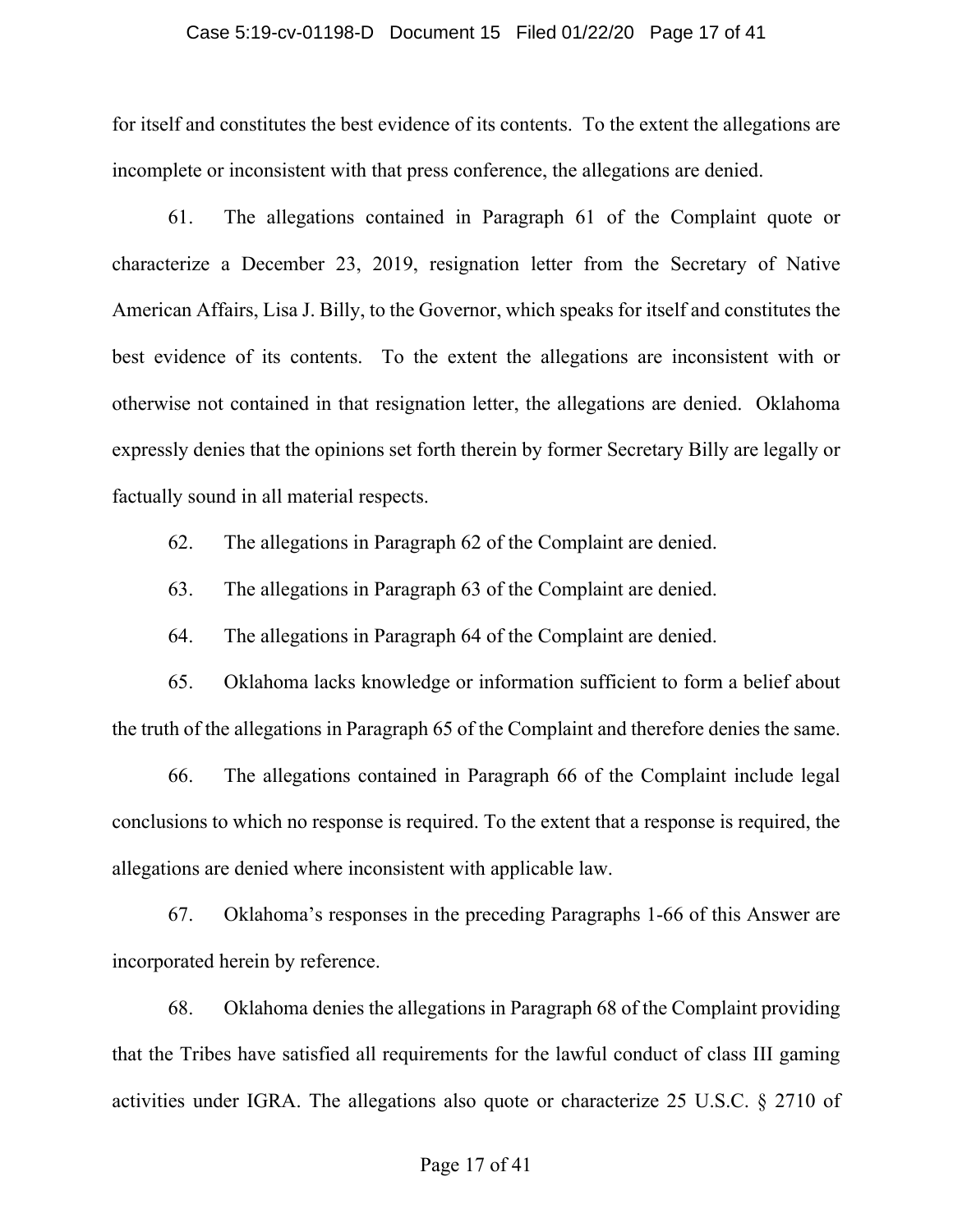### Case 5:19-cv-01198-D Document 15 Filed 01/22/20 Page 18 of 41

IGRA, which speaks for itself. To the extent the allegations are incomplete or inconsistent with IGRA, the allegations are denied.

69. Regarding Paragraph 69 of the Complaint, Oklahoma admits that the Cherokee Nation's Compact took effect on or about January 27, 2005, but expired on January 1, 2020.

70. Oklahoma denies the allegations in Paragraph 70 of the Complaint but admits that the Chickasaw Nation did execute a Compact with the State, which expired on January 1, 2020.

71. Regarding Paragraph 71 of the Complaint, Oklahoma admits that the Choctaw Nation's Compact took effect on or about February 9, 2005, but expired on January 1, 2020.

72. Oklahoma denies the allegations in Paragraph 72 of the Complaint where inconsistent with applicable law.

73. The allegation in Paragraph 73 of the Complaint quotes or characterizes Part 15.B of the MTGC, which speaks for itself. To the extent the allegation is incomplete or inconsistent with the MTGC, the allegation is denied.

74. The allegation in Paragraph 74 of the Complaint quotes or characterizes Part 15.B of the MTGC, which speaks for itself. To the extent the allegation is incomplete or inconsistent with the MTGC, the allegation is denied.

75. Paragraph 75 of the Complaint is denied.

76. Paragraph 76 of the Complaint consists of legal conclusions and arguments that require no response. To the extent a response is required, the allegations are denied.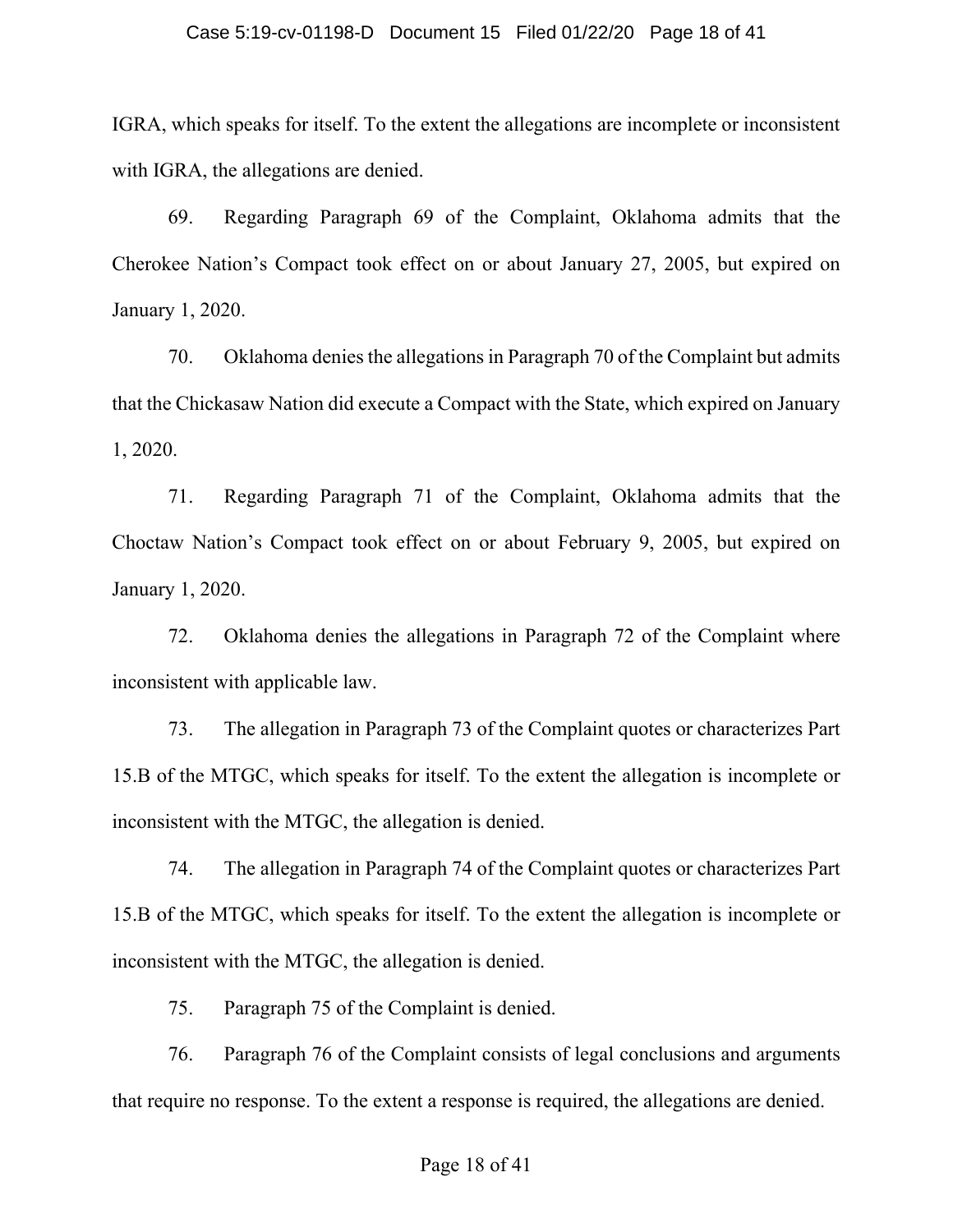### Case 5:19-cv-01198-D Document 15 Filed 01/22/20 Page 19 of 41

77. Paragraph 77 of the Complaint consists of legal conclusions and arguments that require no response. To the extent a response is required, the allegations are denied.

78. Oklahoma denies the allegations contained in Paragraph 78 of the Complaint, and specifically denies that Oklahoma has engaged in any effort, conduct, act or omission which interferes with the Tribes' lawful conduct of gaming activity or violates the Tribes' legal rights or sovereignty. The allegations in Paragraph 78 of the Complaint characterize *Wyandotte National v. Sebelius*, 443 F.3d 1247 (10th Cir. 2006) and *Prairie Band of Potawatomi Indians v. Pierce*, 253 F.3d 1234 (10th Cir. 2001), which speak for themselves. To the extent the allegations are incomplete or inconsistent with either of these authorities, the allegations are denied.

79. Oklahoma denies the allegations contained in Paragraph 79 of the Complaint, and specifically denies that the Tribes are entitled to any relief, injunctive or otherwise, based on the allegations in the Complaint.

80. Oklahoma denies that the Tribes are entitled to the relief set forth in Paragraph 1 of the Prayer for Relief, including each and every respective sub-part.

81. Oklahoma denies that the Tribes are entitled to equitable relief, or any other relief, as requested in Paragraph 2 of the Prayer for Relief.

### **OKLAHOMA'S AFFIRMATIVE DEFENSES**

1. The Cherokee Nation failed to state a claim upon which relief can be granted.

2. The Chickasaw Nation failed to state a claim upon which relief can be granted.

3. The Choctaw Nation failed to state a claim upon which relief can be granted.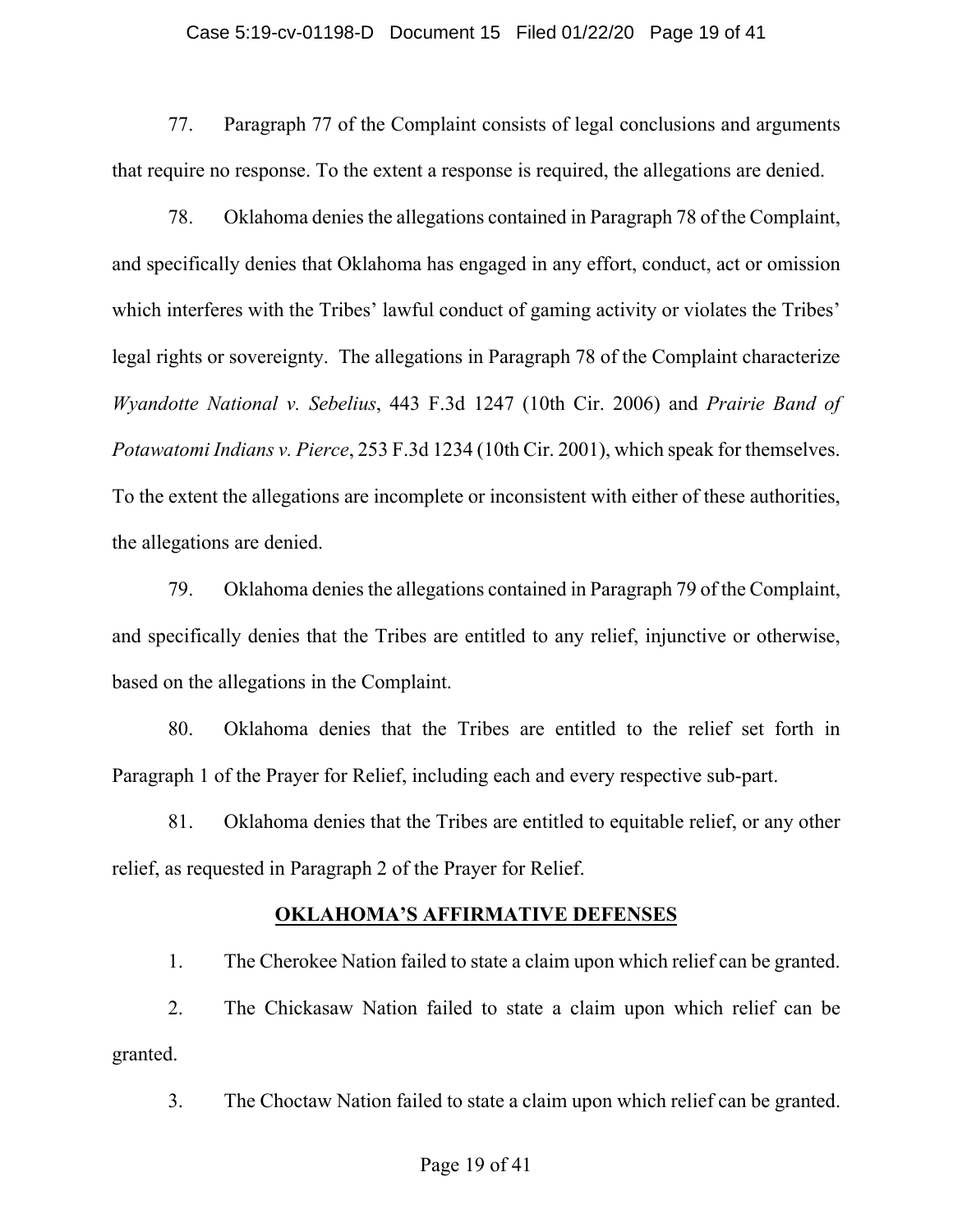## Case 5:19-cv-01198-D Document 15 Filed 01/22/20 Page 20 of 41

4. The allegations in the Complaint are barred in whole or in part by the doctrine of waiver.

5. The allegations in the Complaint are barred in whole or in part by the doctrine of laches.

6. The allegations in the Complaint are barred in whole or in part by the doctrine of estoppel.

7. Oklahoma is entitled to specific performance of the Compact(s).

8. The allegations in the Complaint are barred in whole or in part by the doctrine of unclean hands.

9. The language of the Compact(s) is plain and unambiguous.

10. The Compact(s) expired on January 1, 2020.

11. The Cherokee Nation is unlawfully conducting class III gaming in the State of Oklahoma.

12. The Chickasaw Nation is unlawfully conducting class III gaming in the State of Oklahoma.

13. The Choctaw Nation is unlawfully conducting class III gaming in the State of Oklahoma.

14. The Cherokee Nation failed to comply with contractual prerequisites prior to filing suit against Oklahoma.

15. The Chickasaw Nation failed to comply with contractual prerequisites prior to filing suit against Oklahoma.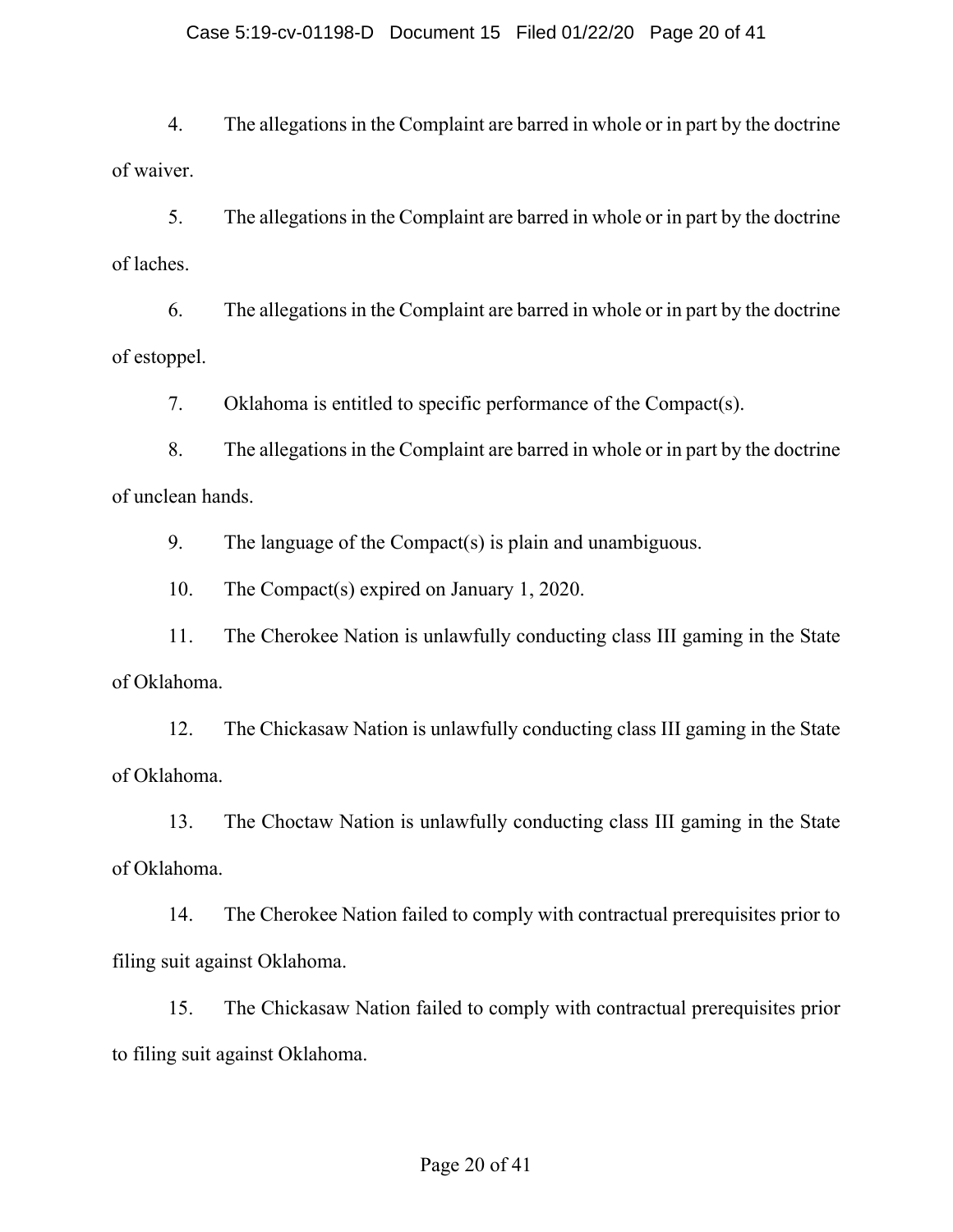### Case 5:19-cv-01198-D Document 15 Filed 01/22/20 Page 21 of 41

16. The Choctaw Nation failed to comply with contractual prerequisites prior to filing suit against Oklahoma.

17. Failure to join necessary party(ies).

18. The Cherokee Nation is not entitled to the relief prayed for in the Complaint.

19. The Chickasaw Nation is not entitled to the relief prayed for in the Complaint.

20. The Choctaw Nation is not entitled to the relief prayed for in the Complaint.

21. Oklahoma reserves the right to assert additional defenses, including affirmative defenses.

**WHEREFORE**, having fully answered, Oklahoma prays that the Court take nothing by way of Plaintiffs' Complaint; that Plaintiffs' Complaint be dismissed with prejudice; that Oklahoma be awarded all costs and attorneys' fees incurred in connection herewith; and for any and all further relief deemed just and equitable.

## **OKLAHOMA'S COUNTERCLAIMS**

**COMES NOW** Defendant/Counterclaimant Plaintiff J. Kevin Stitt, in his official capacity as Governor of the State of Oklahoma (the "*Governor*") and *ex rel.* State of Oklahoma (the "*State*") as the real party in interest, (hereinafter *Governor* and *State* will be collectively referred to as "*Oklahoma*") and hereby counterclaims against Plaintiffs The Cherokee Nation (the "*Cherokee Nation*" or "*Tribe*"), The Chickasaw Nation (the "*Chickasaw Nation*" or "*Tribe*"), and The Choctaw Nation of Oklahoma (the "*Choctaw Nation*" or "*Tribe*") (collectively referred to as the "*Tribes*") alleging as follows: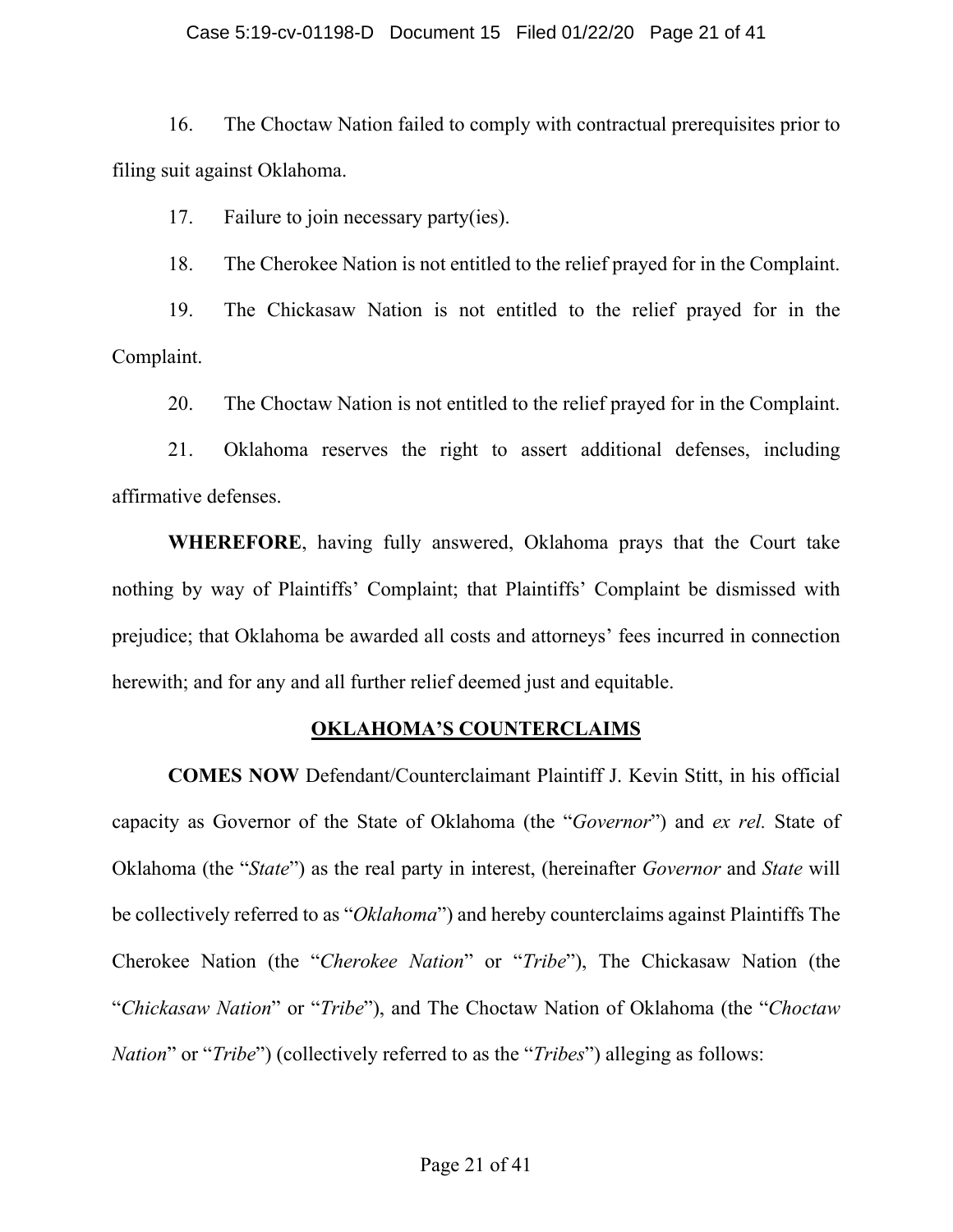# **I. NATURE OF THE COUNTERCLAIMS**

1. Oklahoma seeks a judicial declaration that the Tribes are conducting certain class III gaming activities in violation of the Indian Gaming Regulatory Act ("*IGRA*"), 25 U.S.C. §§ 2701-2721, 18 U.S.C. § 1166, and state law, requiring an injunction to prohibit unlawfully conducting such class III gaming activities until the Tribes negotiate a Tribal-State compact covering such games with the State. Pursuant to 25 U.S.C. § 2710(d), class III gaming is permissible on Indian lands only when, *inter alia*, conducted in conformance with a Tribal-State compact that is in effect.<sup>4</sup>

2. The State-Tribal Gaming Compacts (the "*Gaming Compacts*") between the State of Oklahoma and, individually, each of the Tribes covering the conduct of certain electronic class III gaming activities, other than pari-mutuel gaming, expired on January 1, 2020.<sup>5</sup> Gaming compacts currently in effect do not permit Indian tribes, including the Tribes, to conduct class III gaming activities. The only Tribal-State gaming compacts by and between the State and the Tribes in effect are compacts for interstate common parimutuel pool under Off-Track Wagering Compacts (the "*Wagering Compacts*"), which do not permit Indian tribes, including the Tribes, to conduct class III electronic gaming

<sup>&</sup>lt;sup>4</sup> IGRA defines class III gaming as "all forms of gaming that are not class I gaming or class II gaming." 25 U.S.C. § 2703(8). Class I gaming means "social games solely for prizes of minimal value or traditional forms of Indian gaming engaged in by individuals as a part of, or in connection with, tribal ceremonies or celebrations." *Id.* § 2703(6). Class II gaming includes bingo and card games that are authorized under state law. *Id.* § 2703(7).

<sup>5</sup> As used throughout, the term "*class III electronic gaming*" refers to electronic and other class III gaming activities previously authorized under the expired Gaming Compacts. *See* 3A O.S. § 281.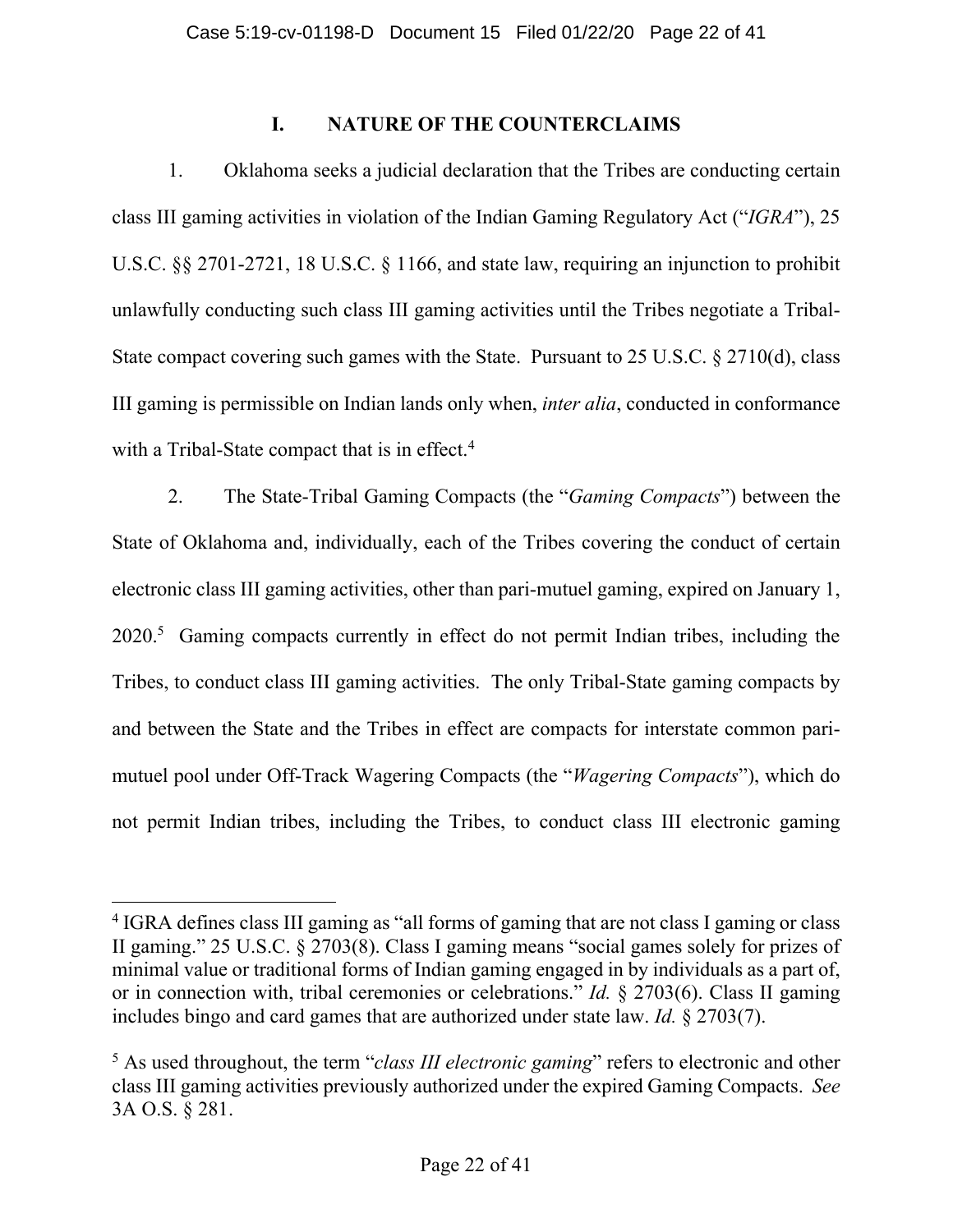### Case 5:19-cv-01198-D Document 15 Filed 01/22/20 Page 23 of 41

previously permitted under the Gaming Compacts. Accordingly, currently conducting such class III electronic gaming activities is unlawful under federal and state law.

3. Alternatively, Oklahoma seeks a judicial declaration that the Tribes are conducting certain class III gaming activities in violation of Part 15.B of the Gaming Compacts, which requires good faith renegotiation of certain compact terms within 180 days of the expiration or any renewal of the Gaming Compacts, and an injunction enjoining the conduct of such class III gaming activities until the Tribes comply with Part 15.B of the Gaming Compacts.

### **II. PARTIES**

4. Oklahoma adopts by reference and incorporates in full Paragraphs 1-3 above.

5. Oklahoma constitutes the real party in interest. As the real party in interest, the State hereby ratifies and/or joins the above-captioned civil action pursuant to Rule 17(a)(3), Fed. R. Civ. P., including the assertion of these counterclaims. Oklahoma is a State of the United States of America possessing the sovereign powers and rights of a State with federally-recognized and delegated authorities under IGRA. Oklahoma has a direct and substantial interest in ensuring full compliance with IGRA and other applicable federal and state laws and with the terms of any Tribal-State compacts in effect.

6. J. Kevin Stitt is the Governor of the State of Oklahoma, duly elected in 2018, and brings suit in his official capacity and *ex rel.* State of Oklahoma. Governor Stitt is granted the sole authority to negotiate gaming compacts with Indian tribes, including the Tribes, under Article 6, Section 8 of the Oklahoma Constitution.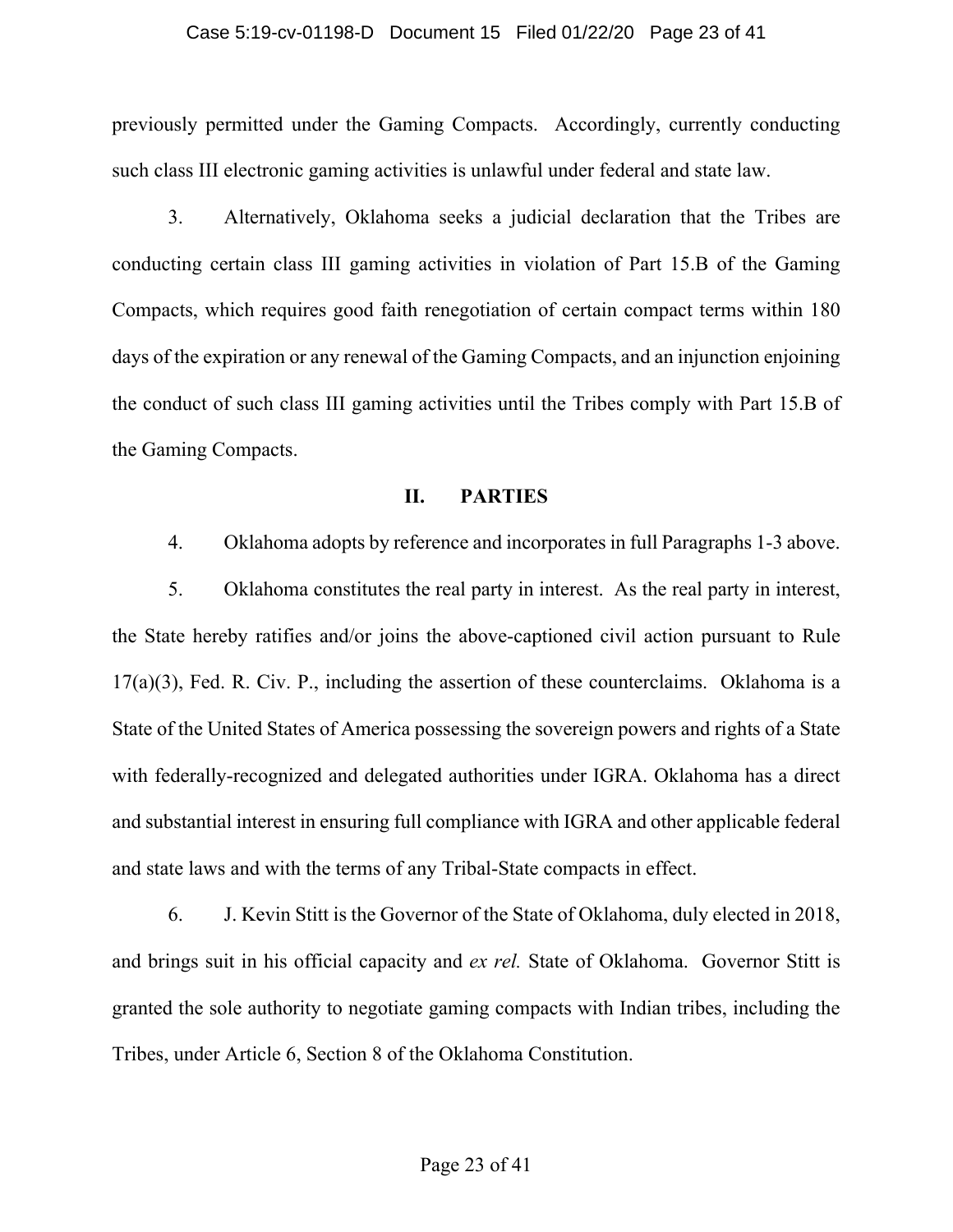### Case 5:19-cv-01198-D Document 15 Filed 01/22/20 Page 24 of 41

7. The Cherokee Nation is a federally recognized Indian Tribe, *see* Indian Entities Recognized by and Eligible to Receive Services from the United States Bureau of Indian Affairs, 84 Fed. Reg. 1200, 1201 (Feb. 1, 2019), with a governing body duly recognized by the United States Department of the Interior (the "*DOI*").

8. The Chickasaw Nation is a federally recognized Indian Tribe, *id*. at 1204, with a governing body duly recognized by the DOI.

9. The Choctaw Nation of Oklahoma is a federally recognized Indian Tribe, *id*., with a governing body duly recognized by the DOI.

## **III. JURISDICTION & VENUE**

10. The Gaming Compacts were in effect on December 31, 2019, which is the date the above-captioned civil action was filed by the Tribes. Because the Compact(s) were "in effect" on December 31, 2019, this Court has subject matter jurisdiction pursuant to 25 U.S.C. § 2710(d)(3)(A), providing that a United States District Court shall have jurisdiction over "any cause of action initiated by a State or Indian tribe to enjoin a class III gaming activity located on Indian lands and conducted in violation of any Tribal-State compact entered into under paragraph  $(3)$  that is in effect[.]"<sup>6</sup>

<sup>6</sup> Essentially, this subsection of the Indian Gaming Regulatory Act ("*IGRA*") confers federal question jurisdiction upon federal district courts under 28 U.S.C. § 1331. *See Michigan v. Bay Mills Indian Cmty.*, 572 U.S. 782, 787-88 at fn. 2, 134 S. Ct. 2024, 2029 (2014) ("The general federal-question statute, 28 U.S.C. § 1331, gives a district court subject matter jurisdiction to decide any claim alleging a violation of IGRA."); *see also* 18 U.S.C. § 1166, and 28 U.S.C. § 1367.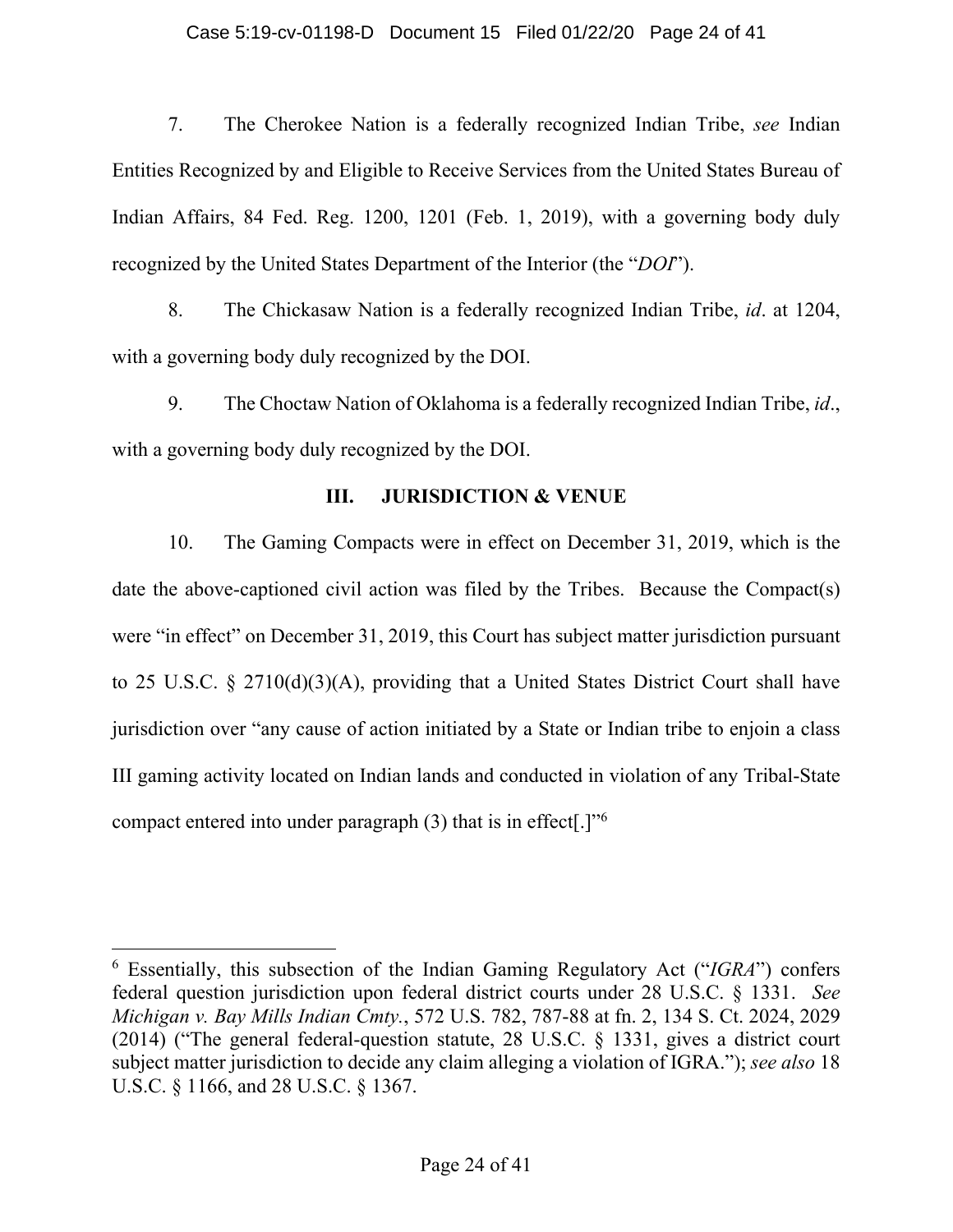### Case 5:19-cv-01198-D Document 15 Filed 01/22/20 Page 25 of 41

11. Jurisdiction is further proper under 28 U.S.C. § 1362<sup>7</sup> in this instance because these Tribes have been recognized by the Secretary of the Interior and the controversy arises under federal law (*i.e.*, IGRA).

12. Venue is proper in the United States District Court for the Western District of Oklahoma pursuant to 28 U.S.C. § 1391 *et seq*. because a substantial part of the events or omissions giving rise to the claims asserted herein occurred within this Judicial District.

## **IV. FACTUAL BACKGROUND**

13. Oklahoma adopts by reference and incorporates in full Paragraphs 1-12 above.

14. In 2000, the Chickasaw Nation and the State executed the Chickasaw Nation/Oklahoma Off-Track Wagering Compact (the "*Chickasaw Nation Wagering Compact*"), authorizing the Chickasaw Nation to conduct class III gaming activities involving pari-mutuel betting on races into an interstate common pari-mutuel pool. The Chickasaw Nation Wagering Compact remains in effect.

15. In 2001, the Choctaw Nation and the State executed the Choctaw Nation/Oklahoma Off-Track Wagering Compact (the "*Choctaw Nation Wagering Compact*"), authorizing the Choctaw Nation to conduct class III gaming activities involving pari-mutuel betting on races into an interstate common pari-mutuel pool. The Choctaw Nation Wagering Compact remains in effect.

<sup>&</sup>lt;sup>7</sup> "The district courts shall original jurisdiction of all civil actions, brought by any Indian tribe or band with a governing body duly recognized by the Secretary of the Interior, wherein the matter in controversy arises under the Constitution, laws, or treaties of the United States."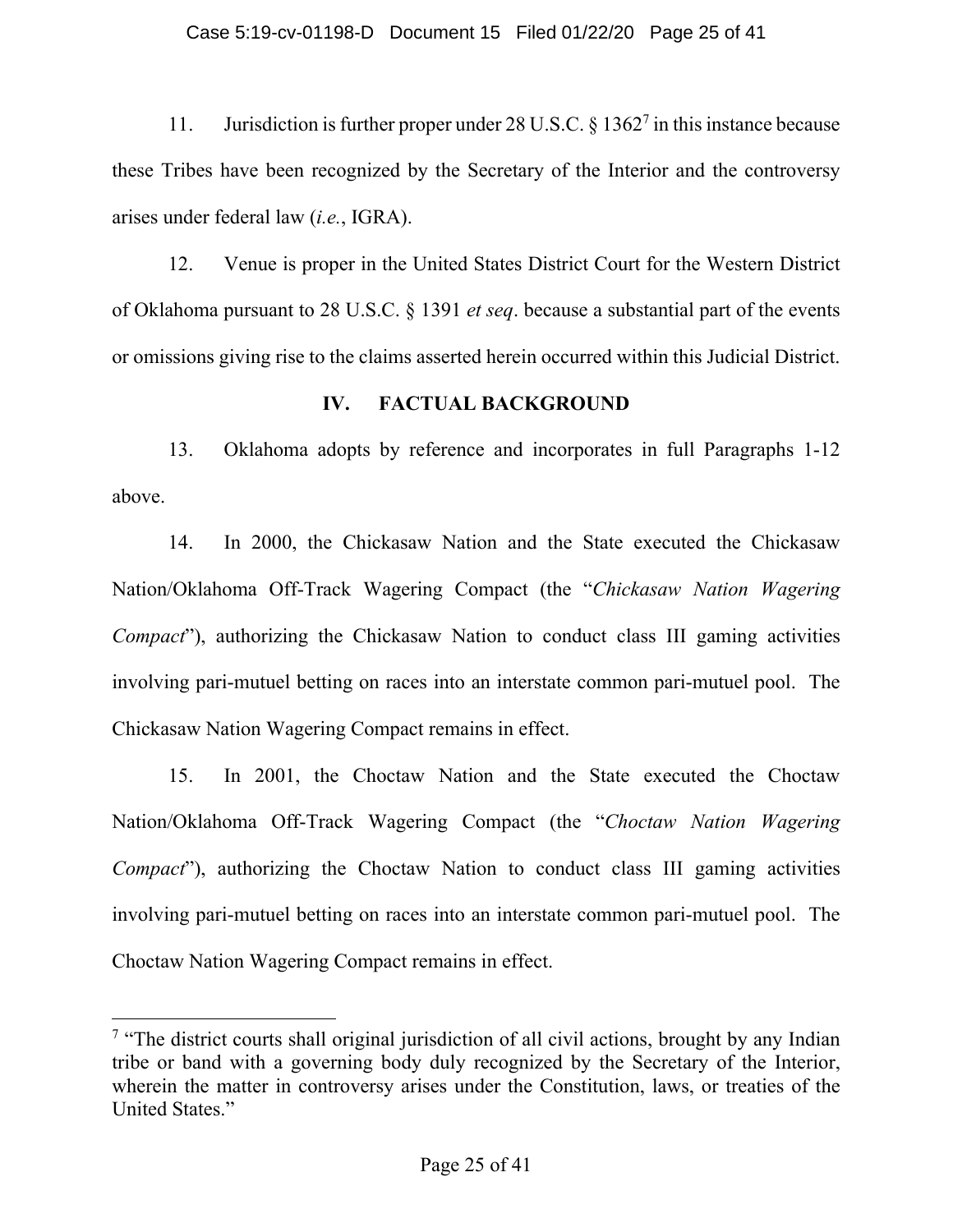### Case 5:19-cv-01198-D Document 15 Filed 01/22/20 Page 26 of 41

16. In 2010, the Cherokee Nation and the State executed the Cherokee Nation/Oklahoma Off-Track Wagering Compact (the "*Cherokee Nation Wagering Compact*"), authorizing the Cherokee Nation to conduct class III gaming activities involving pari-mutuel betting on races into an interstate common pari-mutuel pool. The Cherokee Nation Wagering Compact remains in effect.

17. Though in effect, the Chickasaw Nation Wagering Compact, Choctaw Nation Wagering Compact, and Cherokee Nation Wagering Compact do not authorize the Tribes to conduct class III electronic gaming activities.

18. In 2003, former Governor Brad Henry led efforts to develop legislation allowing the Tribes to conduct class III electronic gaming activities, as well as authorizing the conducting of such games at three (3) nontribal racetracks. In furtherance of that effort, Governor Henry negotiated the provisions of what became the Model Tribal Gaming Compact (the "*MTGC*") with various Indian tribes, including the Tribes.

19. Under the MTGC, signatory tribes could conduct certain class III or "Covered Games," which the Gaming Compact defined to include electronic amusement games, electronic bonanza-style bingo games, electronic instant bingo games, and nonhouse-banked card games.<sup>8</sup>

<sup>&</sup>lt;sup>8</sup> As set forth in the Gaming Compact, disagreements existed between tribes and federal regulators as to whether electronic bonanza-style bingo games and electronic instant bingo game were class II games. Accordingly, the Gaming Compact reserved the right for signatory tribes to operate both outside of the Gaming Compact if the games were determined to be class II games.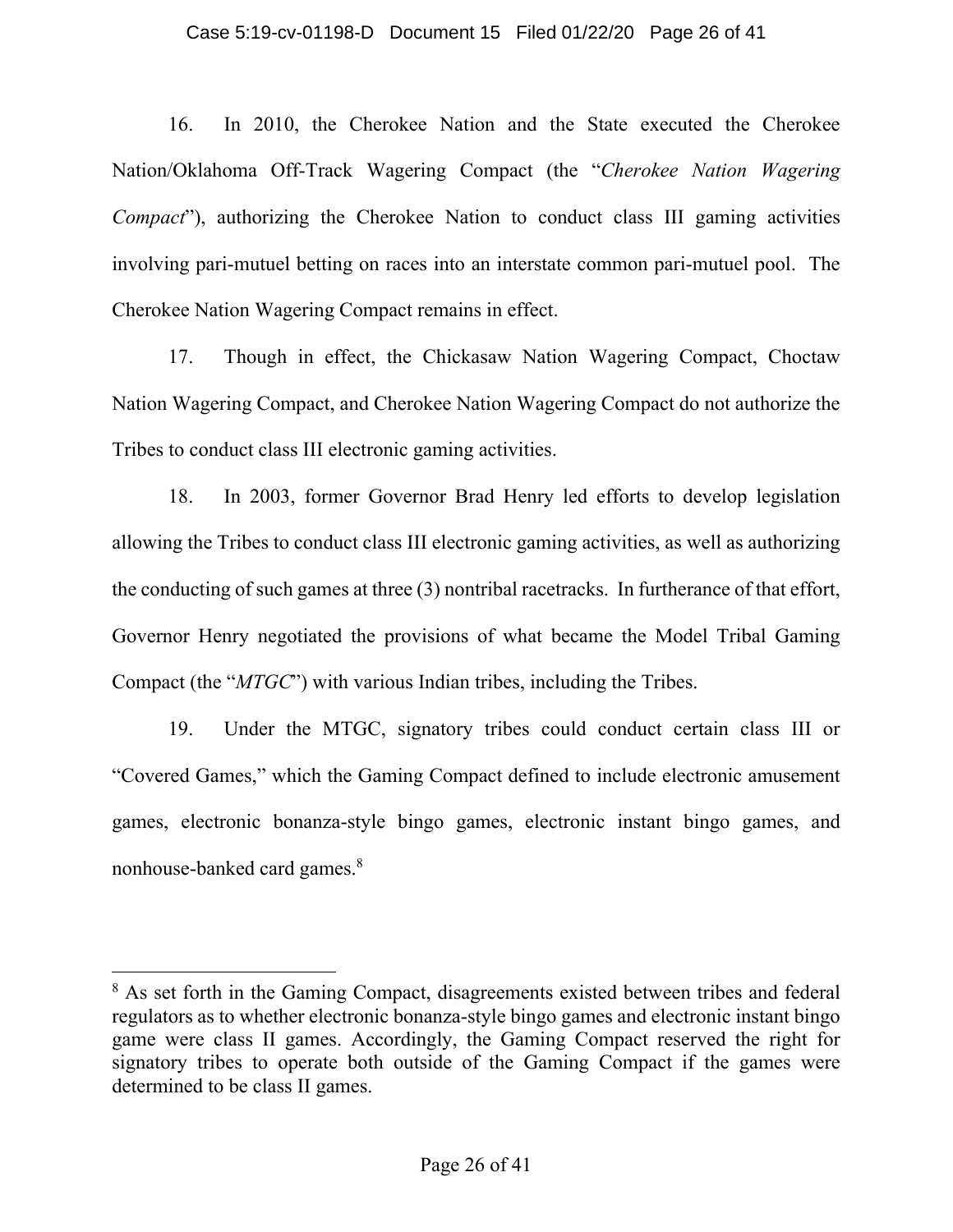### Case 5:19-cv-01198-D Document 15 Filed 01/22/20 Page 27 of 41

20. The MTGC also guaranteed tribes the ability to operate Covered Games with limited competition from nontribal entities, which was set forth in accompanying legislation. In exchange for the "substantial exclusivity" that would be provided under the MTGC and the state law, signatory tribes would agree to pay fees to Oklahoma for the term of the MTGC, "so long as the state does not change its laws after the effective date of this Compact to permit the operation of any additional form of gaming by any such organization licensee<sup>9</sup>."

21. The MTGC contained a term of approximately 15 years, depending on the dates of execution, Federal approval, and the payment of start-up assessment fees to the State of Oklahoma. The MTGC also included an automatic renewal, or "evergreen," provision that was triggers only if certain affirmative conditions were met. Part 15.B of the MTGC stated:

> This Compact shall have a term which will expire on January 1, 2020, and at that time, if organization licensees or others are authorized to conduct electronic gaming in any form other than pari-mutuel wagering on live horse racing pursuant to any governmental action of the state or court order following the effective date of this Compact, the Compact shall automatically renew for successive additional fifteen-year

<sup>&</sup>lt;sup>9</sup> "Organization licensee" means any person receiving an organization license. 3A O.S. § 200.1(A)(9); *see also* 3A O.S. § 262(A) ("If at least four Indian tribes enter into the model tribal-state compact set forth in Section 281 of this title, and such compacts are approved by the Secretary of the Interior and notice of such approval is published in the Federal Register, the Oklahoma Horse Racing Commission ('Commission') shall license organization licensees which are licensed pursuant to Section 205.2 of this title to conduct authorized gaming as that term is defined by this act pursuant to this act utilizing gaming machines or devices authorized by this act subject to the limitations of subsection C of this section. No fair association or organization licensed pursuant to Section 208.2 of this title or a city, town or municipality incorporated or otherwise, or an instrumentality thereof, may conduct authorized gaming as that term is defined by this act. …").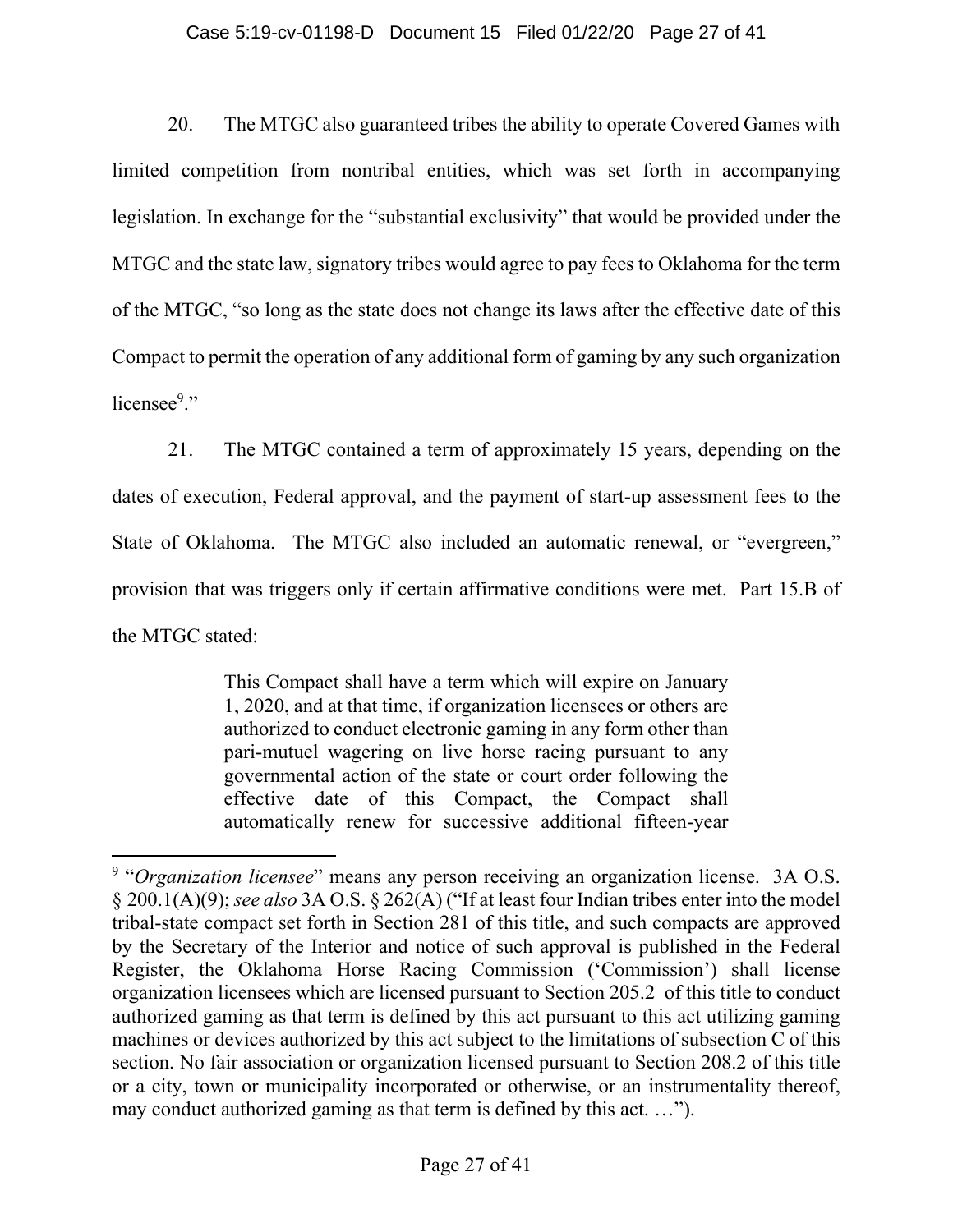terms; provided that, within one hundred eighty (180) days of the expiration of this Compact or any renewal thereof, either the tribe or the state, acting through its Governor, may request to renegotiate the terms of subsections A and E of Part 11 of this Compact.

22. Offering "substantial exclusivity" in exchange for the payment of certain fees by the compacting tribes, including the Tribes, during the 15-year term of the MTGC was of central importance. Part 11.E provided that the state agrees that it will not, during the term of this Compact, permit the nontribal operation of any machines or devices to play covered games or electronic or mechanical gaming devices . . . in excess of the number and outside of the designated locations authorized by the State-Tribal Gaming Act," and included a liquidated damages provision in the event of a breach by the State of Oklahoma.

23. After the provisions of the MTGC were fully negotiated, the MTGC was incorporated into legislation that became the State-Tribal Gaming Act (the "*Act*"), 3A O.S. § 261 *et seq*. *See also* 3A O.S. § 281, Part 3(5) ("*Compact*" defined to mean "this Tribal Gaming Compact between the state and the tribe, entered into pursuant to Section 280 of this title[.]"). In additional to class III tribal gaming, the Act permitted non-tribal class III gaming by allowing the licensure of organization licensees to conduct "authorized games" at certain horse racing tracks and in limited numbers. The Act defined "authorized games" as electronic amusement games, electronic bonanza-style bingo games, electronic instant bingo games, and gaming machines or devices Oklahoma tribes are authorized to use under the MTGC.

24. The Act required the Oklahoma Horse Racing Commission (the "*Commission*") to license "organization licensees . . . to conduct authorized gaming as that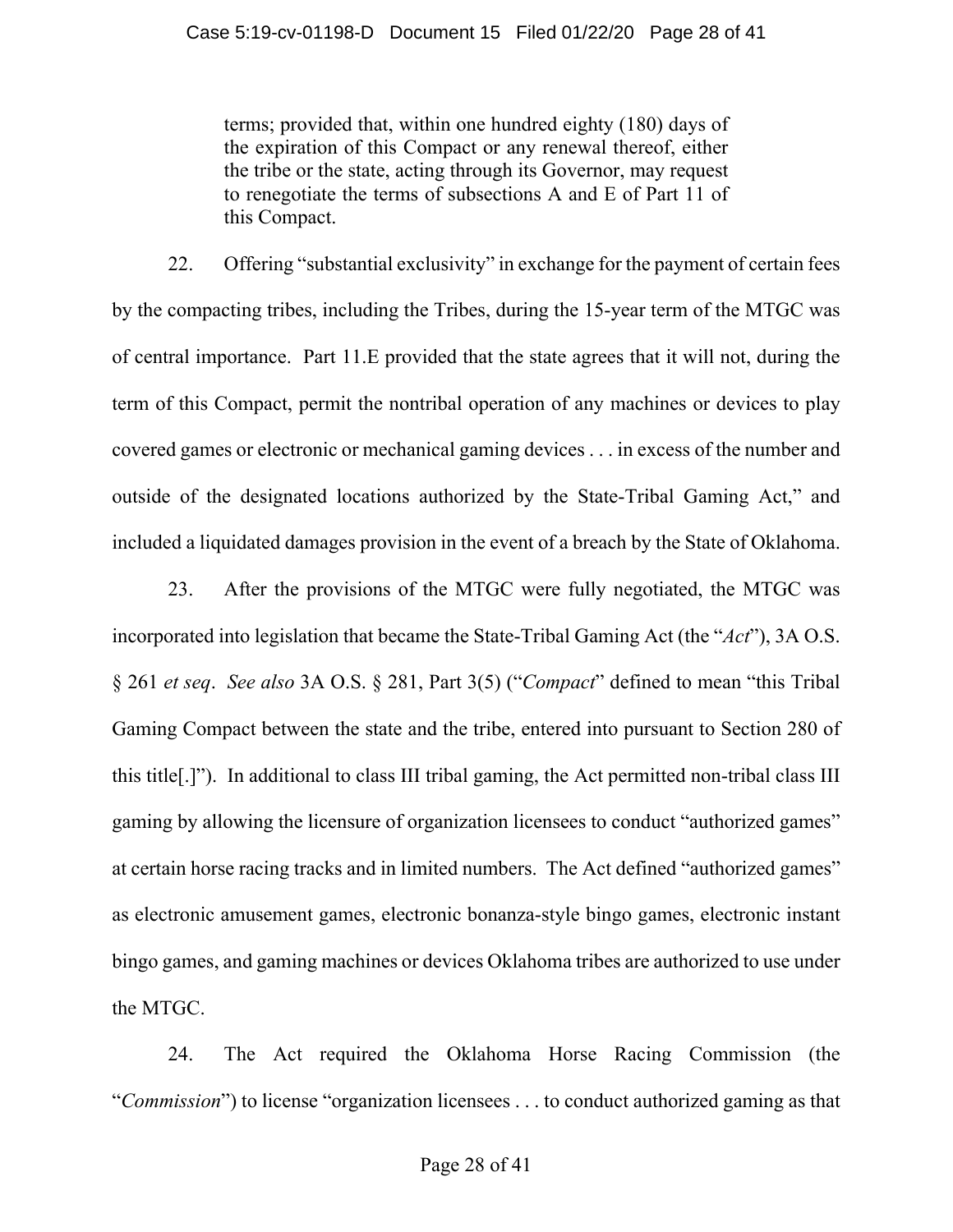### Case 5:19-cv-01198-D Document 15 Filed 01/22/20 Page 29 of 41

term is defined by this act pursuant to this act utilizing gaming machines or devices authorized by this act" if at least four (4) Indian tribes entered into the MTGC. The Act directed the Commission to promulgate rules to regulate, implement, and enforce the provisions of the Act with regard to the conduct of authorized gaming by organization licensees.

25. The Oklahoma Legislature approved the Act in May of 2004, sending it to a vote of the people as "State Question 712," which passed on November 2, 2004.

26. The Absentee Shawnee Tribe of Indians of Oklahoma, Comanche Nation, Miami Tribe of Oklahoma, and Cherokee Nation were the first four (4) tribes to execute gaming compacts with the State of Oklahoma pursuant to the Act.

27. The Absentee Shawnee Tribe executed the Gaming Compact on November 2, 2004—the date of the referendum—and subsequently submitted it to the Secretary of the DOI. By letter dated November 19, 2004, the DOI requested clarification of various provisions of the Absentee Shawnee Compact, including Part 11 concerning exclusivity payments.

28. On December 14, 2004, Governor Henry responded with a letter and an economic analysis provided by the Absentee Shawnee Tribe, explaining:

> [A]s you are aware, the Compact confers upon the Tribe *a fifteen year* exclusive right to operate card games, in addition to limiting the locations, hours of operations, and numbers of machine games at horse racing tracks, *while also prohibiting the future authorization of all other non-Indian gaming*. The elimination of games at the nearest horse racing track allows the Tribe to capture additional gaming revenue, resulting in a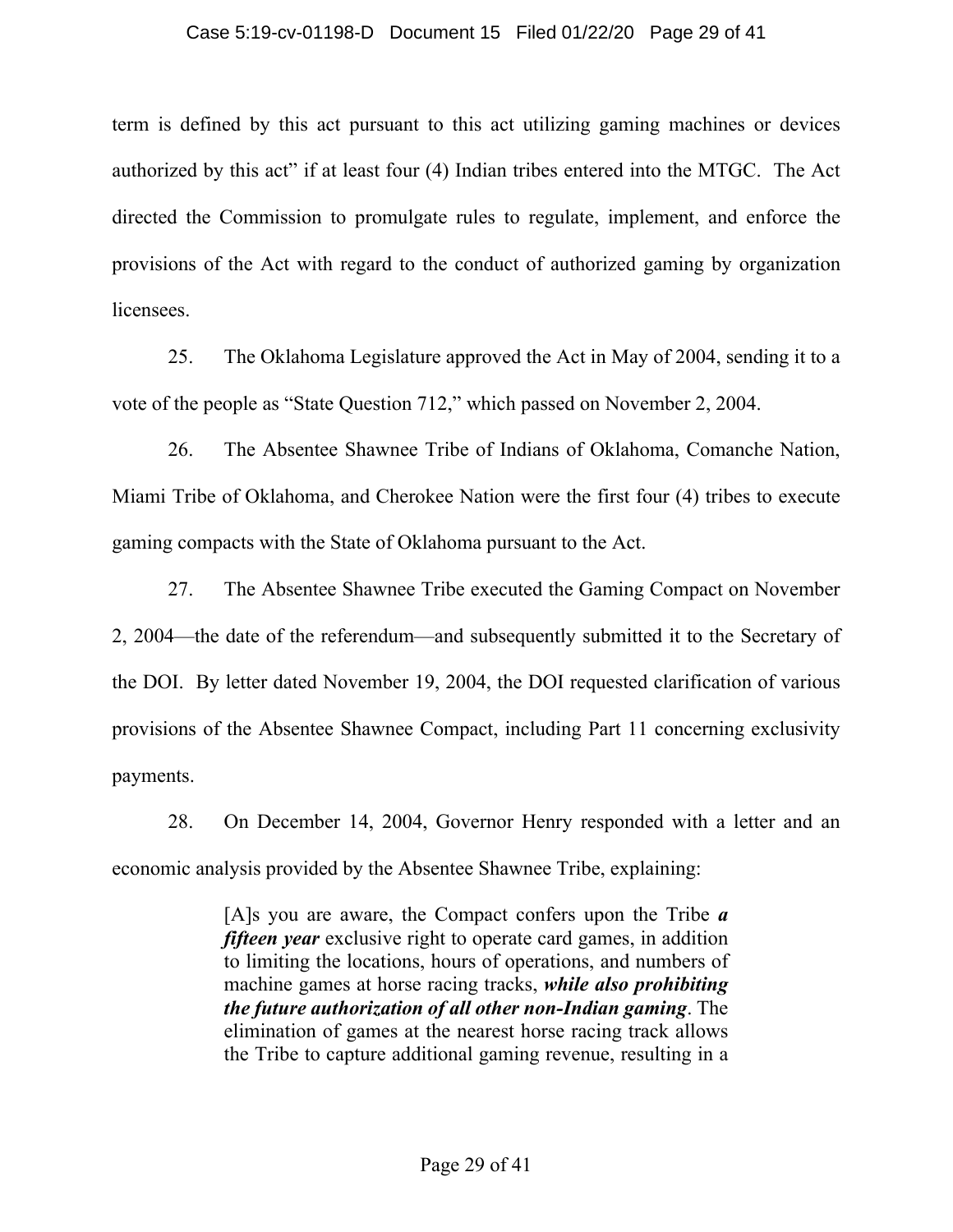substantial economic benefit to the Tribe over the course of the initial Compact term.

(emphasis added).

29. DOI approved the Absentee Shawnee Gaming Compact on December 17, 2004, stating that "[t]he economic analysis concludes that the limitations on electronic games at the nearest horseracing track will help the Tribe generate an estimated additional \$3.75 million over the fifteen-year life of the Compact" and that "the analysis concludes that the prohibition on non-tribal (charitable) gaming will help the Tribe generate an estimated additional \$60 million over the fifteen-year course of the Compact."

30. The Comanche Nation executed the Gaming Compact on November 6, 2004. DOI deemed the Comanche Nation Gaming Compact approved on December 23, 2004.

31. The Miami Tribe of Oklahoma executed the Gaming Compact on November 9, 2004. DOI approved the Miami Gaming Compact on December 28, 2004, stating that "the economic analysis provided by the Tribe shows that the limitation on electronic games at three established racetracks and limitations on non-tribal (charitable) gaming will help the Tribe generate significant additional revenues over the fifteen-year course of the Compact."

32. The Cherokee Nation executed the Gaming Compact on November 16, 2004. DOI approved the Cherokee Nation Gaming Compact on December 28, 2004, stating "we believe that the economic analysis provided by the Tribe shows that the limitations on electronic games at three established racetracks and the limitations on non-tribal (charitable) gaming will help the Tribe generate significant additional revenues over the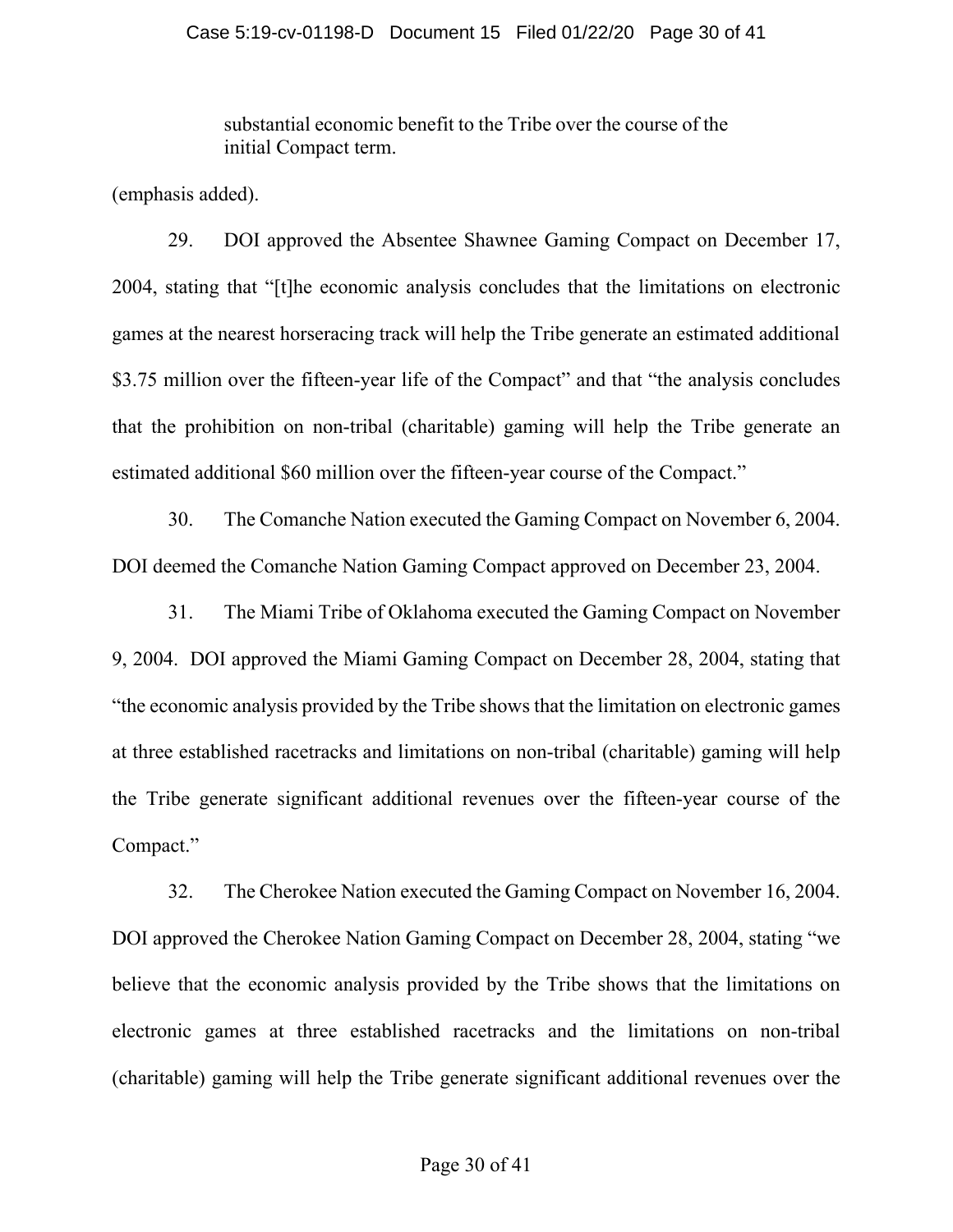### Case 5:19-cv-01198-D Document 15 Filed 01/22/20 Page 31 of 41

fifteen-year course of the Compact." *See Exhibit 1*, DOI Approval of Cherokee Nation Gaming Compact.

33. The Secretary for DOI published notice of the Absentee Shawnee, Comanche, Miami, and Cherokee Nation Compacts in the Federal Register on January 27, 2005, triggering the Commission's statutory obligation to license organization licensees to conduct authorized gaming under the Act.

34. The Chickasaw Nation executed the Gaming Compact on November 23, 2004. DOI approved the Chickasaw Nation Gaming Compact on January 12, 2005, stating that the economic analysis provided by the Chickasaw Nation "concludes that the limitations on electronic games at the nearest horseracing track will help the Nation generate an estimated additional \$3.75 million over the fifteen-year life of the Compact" and "the prohibition on non-tribal (charitable) gaming will help the Nation generate an estimated additional \$60 million over the fifteen-year course of the Compact." *See Exhibit 2*, DOI Approval of Chickasaw Nation Gaming Compact.

35. The Choctaw Nation executed the Gaming Compact on November 24, 2004. DOI deemed the Choctaw Nation Gaming Compact approved on March 8, 2005. *See Exhibit 3*, DOI Approval of Choctaw Nation Gaming Compact.

36. By way of letter dated July 5, 2019, Governor Stitt reminded the Tribes that "the [Gaming] Compact shall expire on January 1, 2020. For that reason, "it [was] necessary, prudent, and in the best interests of the State of Oklahoma and the [Tribes] to begin negotiating the terms of a new gaming compact as soon as reasonably practicable." Finally, the Governor requested that the parties "renegotiate not only the terms of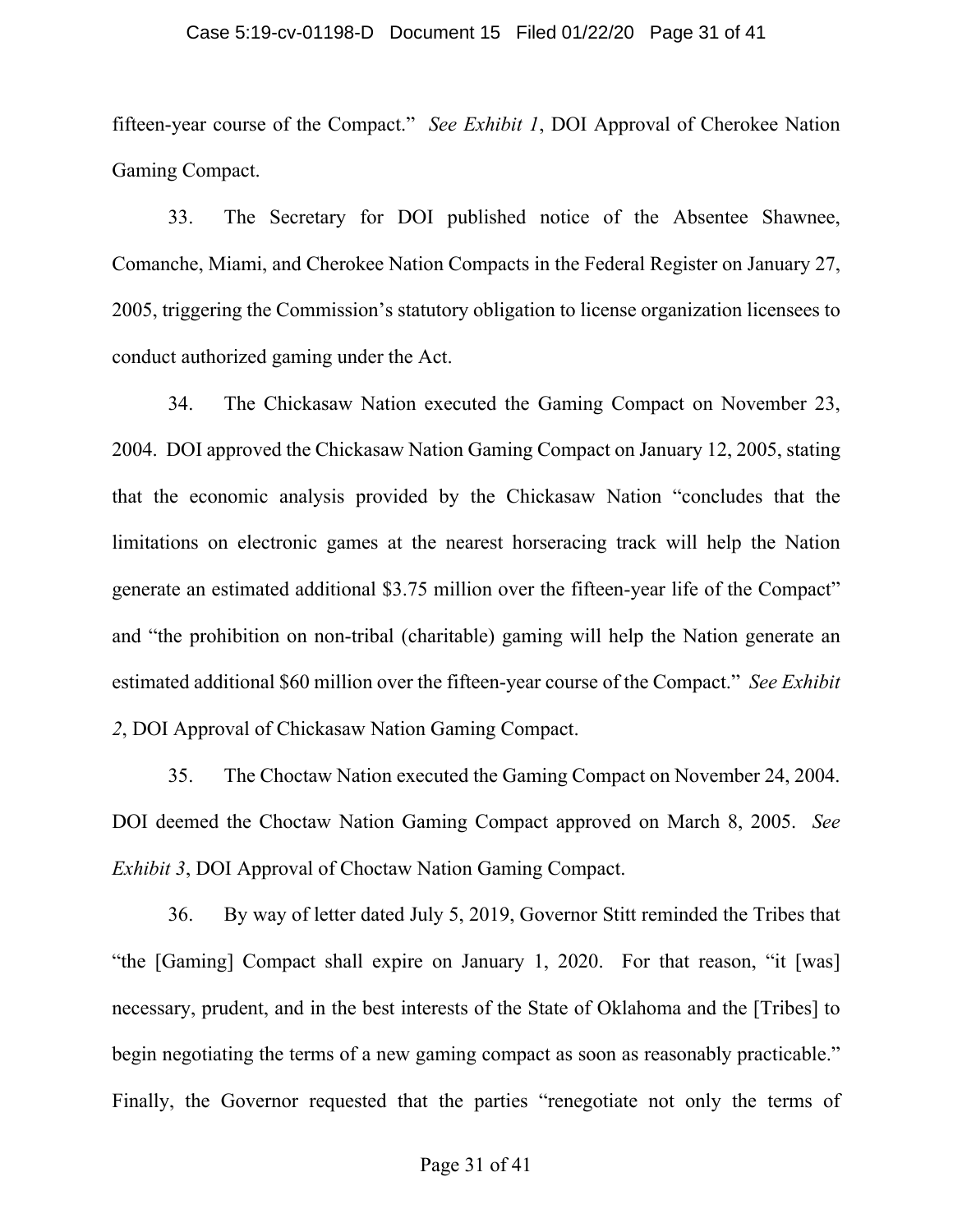### Case 5:19-cv-01198-D Document 15 Filed 01/22/20 Page 32 of 41

Subsections A and E of Part 11 of the Compact, but the rest of the terms of the Compact as well." Furthermore, the referenced letter constituted notice to the compacting tribes, including notice to the Tribes, that no state action would be taken to extend the gaming compacts.

37. On July 8, 2019, the Governor published an editorial in the *Tulsa World* stating that the Compacts were set to expire on January 1, 2020, and reaffirming his commitment "to reaching new agreements with our tribal partners that recognize their historic and significant economic contributions to Oklahoma and provide a framework for them to have even more continued economic growth in the years ahead" and representing the citizens "in a manner that reflects the current fair-market contribution to the growth of the gaming industry."

38. On July 12, 2019, the Tribes passed a resolution stating, in pertinent part, that by requesting renegotiation, the Governor had "declar[ed] his repudiation of the [Gaming] Compact," and "if implemented, would violate the [Gaming] Compact's express terms authorizing parties' rights to request renegotiation of only select provisions, i.e., subsections A and E of Part 11." The Resolution also stated that "the [Gaming] Compacts will automatically renew on January 1, 2020, barring any attempted bad faith interference arising from Governor Stitt's declarations."

39. By way of letter dated August 13, 2019, the Governor invited compacting tribes, including the Tribes, to attend a meeting on September 3, 2019, for the purpose of compact renegotiations, stating he was "eager to begin negotiation that refines and improves our gaming compact." Attorney General Mike Hunter was temporarily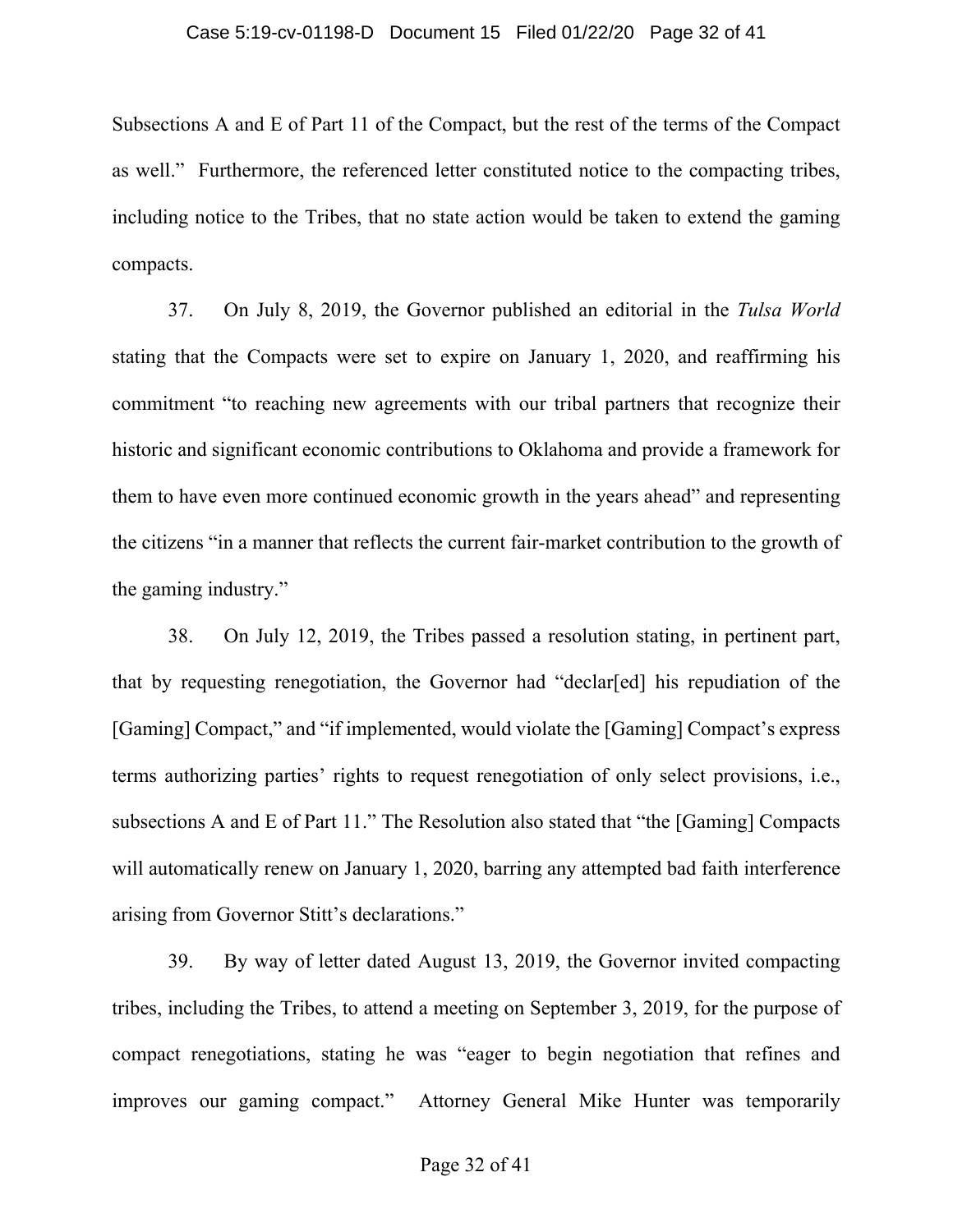### Case 5:19-cv-01198-D Document 15 Filed 01/22/20 Page 33 of 41

designated by the Governor to frame negotiations on behalf of Oklahoma. Recognizing a potential impasse, the Governor proposed that the parties "table the issue of the renewal or termination date of the existing compact, and use our time more productively by focusing on coming to a shared vision of gaming in Oklahoma for the future."

40. On August 28, 2019, the Tribes, through a joint letter with other compacting tribes, reiterated a flawed belief that the provisions of the Compact "provide for its automatic renewal upon satisfaction of specified conditions," but correctly acknowledging that the Compact allowed "State or Tribal governments to request a Part 11 renegotiation." The Tribes continued: "We continue to look forward to a substantive proposal from the State regarding that part of the compact which may be renegotiated. We will consider such a proposal, however, only when the State of Oklahoma affirms the automatic renewal of the [Compact]."

41. No meeting was held on September 3, 2019.

42. By way of letter dated September 19, 2019, the Attorney General on behalf of the Governor proposed four (4) topics to discuss to improve the gaming compacts: (i) Expanding the Scope of Authorized Gaming; (ii) Joint Tribal-State Economic Development; (iii) Other Compact Improvements; and (iv) Payments for Benefits of Exclusivity "to recognize any additional benefits to the tribes resulting from changes to the compacts, including expanded gaming, exclusivity that mitigates competition, and other economic benefits." At the Governor's direction, the Attorney General also invited the Tribes to provide "any substantive ideas your tribe would like to propose in order to improve the gaming compacts."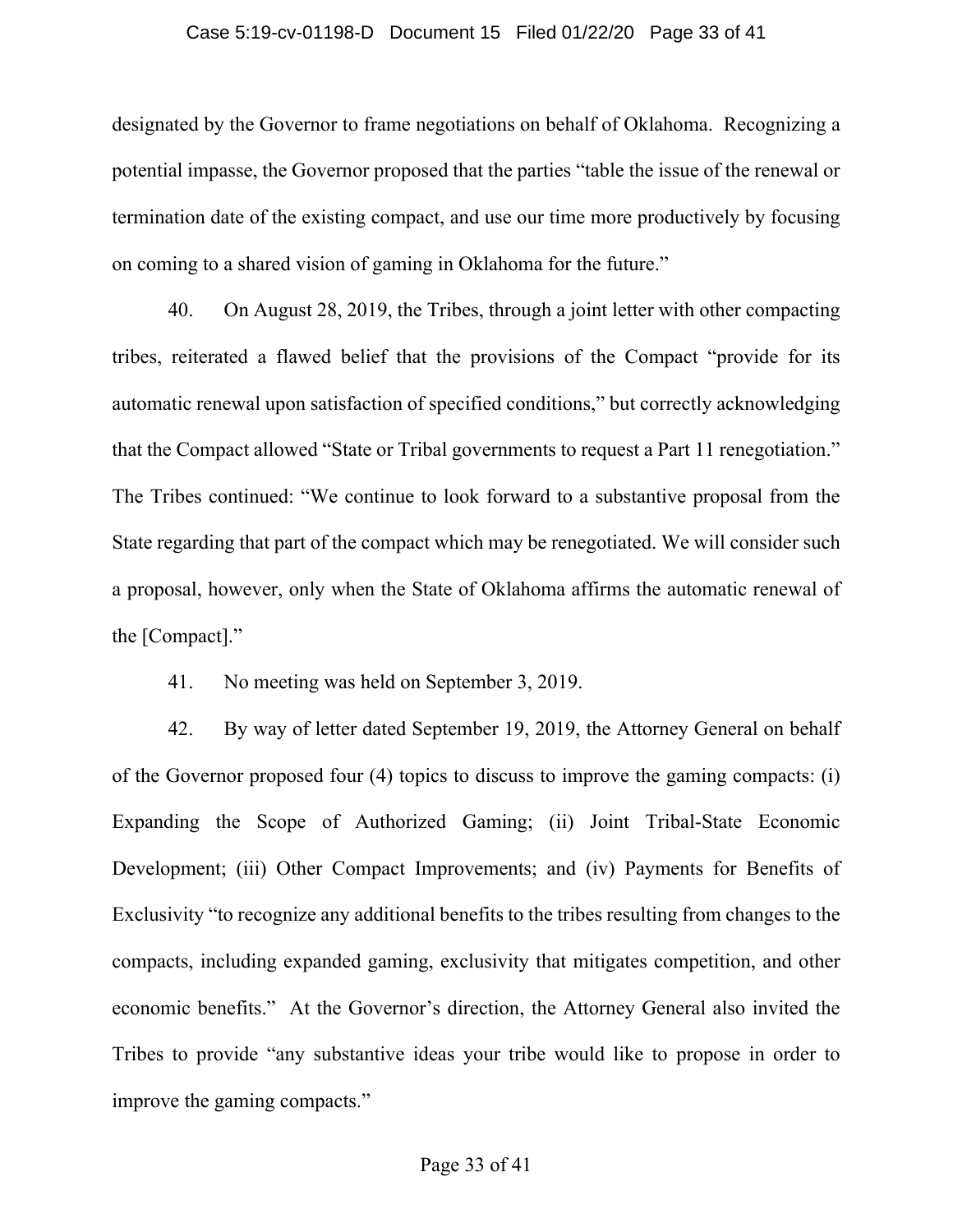### Case 5:19-cv-01198-D Document 15 Filed 01/22/20 Page 34 of 41

43. In a letter dated October 2, 2019, the Tribes criticized the written proposal for allegedly not containing a substantive proposal or acknowledging the (disputed) validity of their position concerning renewal.

44. On October 3, 2019, the Attorney General on behalf of the Governor encouraged the Tribes to attend an in-person meeting on October 19, 2019, with Oklahoma in light of the "dynamic and delicate nature of these discussions."

45. On October 15, 2019, the Tribes, through a joint letter with other compacting tribes, stated that "the apparent impasse on [the issue of how gaming compacts must be renewed] continues to bar any hope for what may otherwise be a productive intergovernmental discussion." Nonetheless, the Tribes invited the Attorney General to personally meet on October 28, 2019, giving him an opportunity to "lay out the State's position" so the parties could determine, "first, whether there truly is a dispute and, second, what is our best path forward."

46. Representatives of Oklahoma, including the Attorney General, met with the Tribes, and other compacting tribes, on October 28, 2019. Before allowing Oklahoma to complete its presentation, the compacting tribes, including the Tribes, collectively asked the State's representatives to leave the room. After approximately 1.5 hours, Oklahoma's representatives were told that nothing would be resolved on that day and the meeting would not reconvene.

47. On November 5, 2019, the Tribes, through another joint letter with other compacting tribes, acknowledged that the State had communicated its understanding of the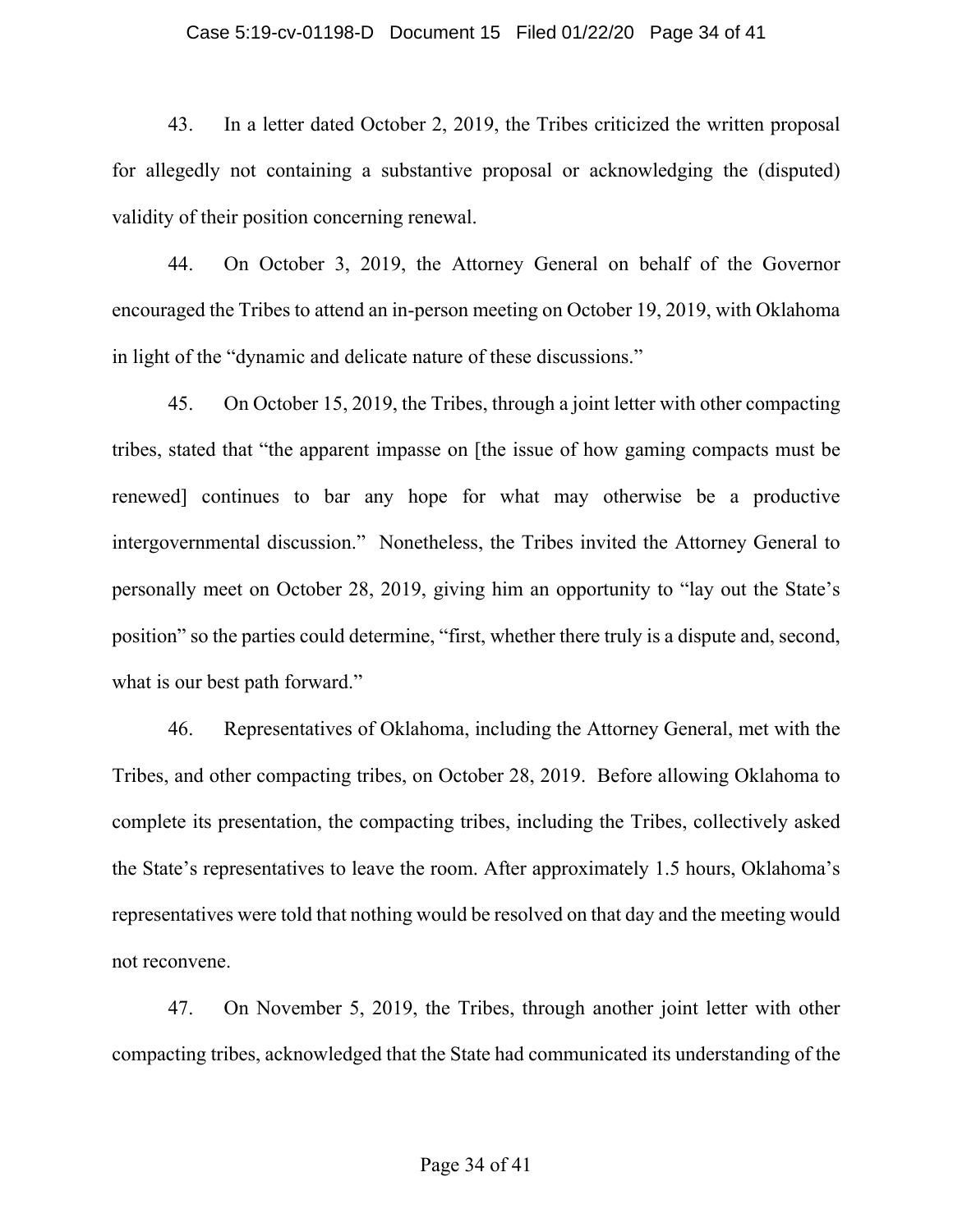### Case 5:19-cv-01198-D Document 15 Filed 01/22/20 Page 35 of 41

disputed provision, but responded that "[t]he State's argument against renewal is not supported by any facts or law and arbitration is not presently justified."

48. On December 18, 2019, the Governor offered all tribes "an extension to all current gaming compacts between tribes and the State in order to allow us the necessary time to negotiate." The Governor offered the extension also to "alleviate any questions or concerns that lenders, employees, entertainers, vendors, and patrons have concerning whether [c] lass III gaming activities at the casinos are legal as of January 1, 2020."

49. The Tribes refused Oklahoma's offer of an extension.

50. On December 31, 2019, the Tribes filed suit, alleging that the Governor's statements regarding the expiration of the Gaming Compacts and ongoing gaming "are contrary to Federal law and directly interfere with the Tribes' Federal rights to conduct gaming under their renewing Compacts" and seeking a declaratory judgment "of the legal effect of the 'shall automatically renew' clause of Part 15.B of the Compacts. *See* Complaint at ¶¶ 1 and 5.

51. Oklahoma never took governmental action "to permit the operation of any additional form of gaming by any such organization licensee" after Oklahoma voters approved State Question 712 on November 2, 2004, or after the effective date of the Tribes' Gaming Compacts.

52. The condition for automatic renewal of the Gaming Compacts in Part 15.B— "if organization licensees or others are authorized to conduct electronic gaming in any form other than pari-mutuel wagering on live horse racing pursuant to any governmental action of the state or court order following the effective date of this Compact"—has not been met.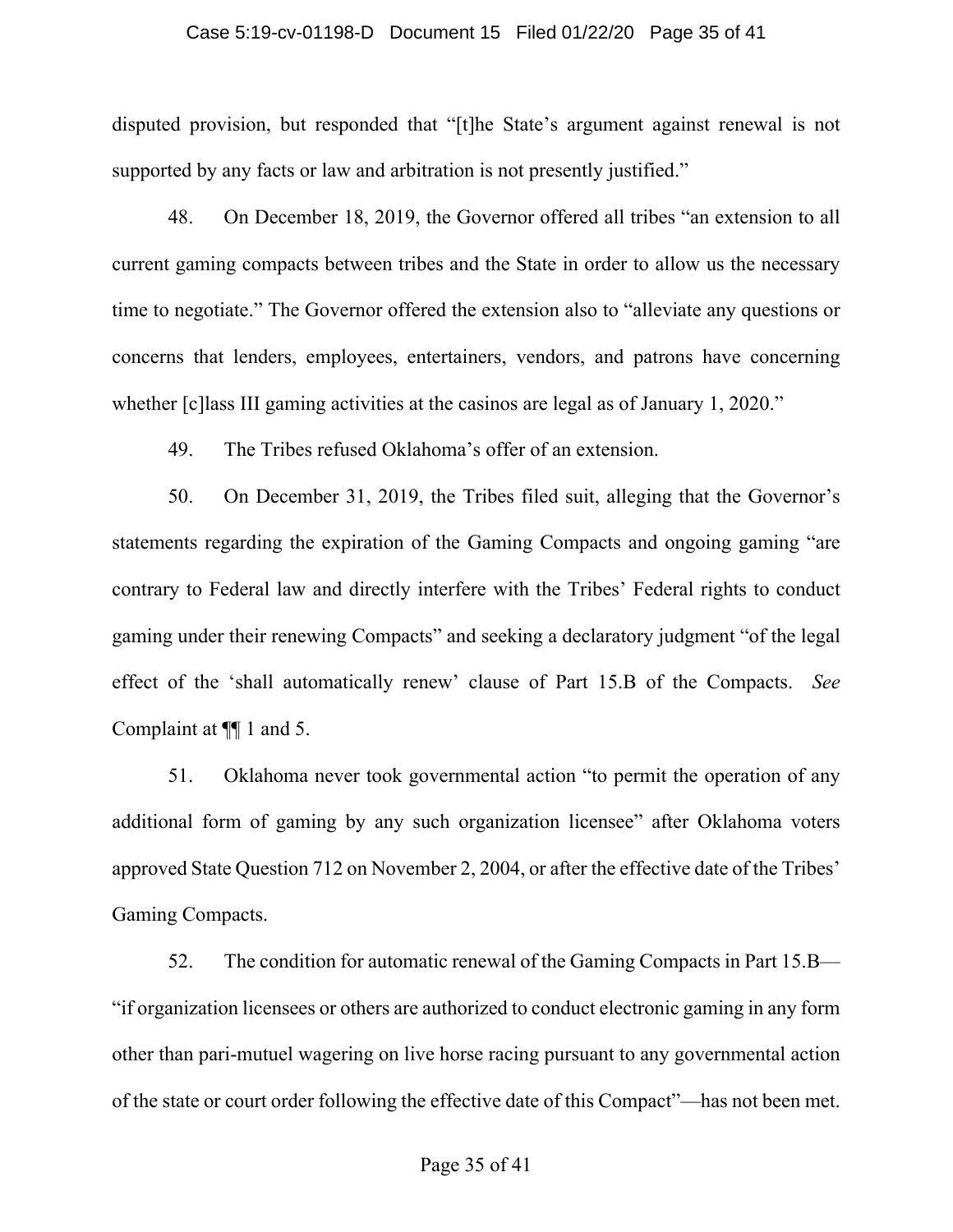53. On January 1, 2020, the Compacts expired pursuant to Part 15.B.

54. The Tribes continue to conduct class III electronic gaming activities on Indian lands without valid gaming compacts, in violation of federal and state law.

# **V. CLAIMS FOR RELIEF (Federal Common-law, IGRA, 18 U.S.C. § 1166, and State Law)**

55. Oklahoma adopts by reference and incorporates in full Paragraphs 1-54 above.

56. Under IGRA, class III gaming activities on Indian lands within a State are lawful only if such activities are "conducted in conformance with a Tribal-State compact entered into by the Indian tribe and the State under  $\lceil \frac{6}{5} \cdot 2710(d)(3) \rceil$  that is in effect." 25 U.S.C.  $\S 2710(d)(1)(C)$ .

57. IGRA states that "United States district courts shall have jurisdiction over any cause of action initiated by a State or Indian tribe to enjoin a class III gaming activity located on Indian lands and conducted in violation of any Tribal-State compact entered into under paragraph (3) that is in effect."  $25 \text{ U.S.C.} \frac{2710(d)}{7(ii)}$ .

58. Each of the Tribes have executed a Wagering Compact with Oklahoma, and each of the Wagering Compacts is in effect.

59. None of the Wagering Compacts permit the Tribes to conduct class III electronic gaming activities.

60. Each of the Tribes' Compacts state that the Gaming Compact "shall have a term which will expire on January 1, 2020."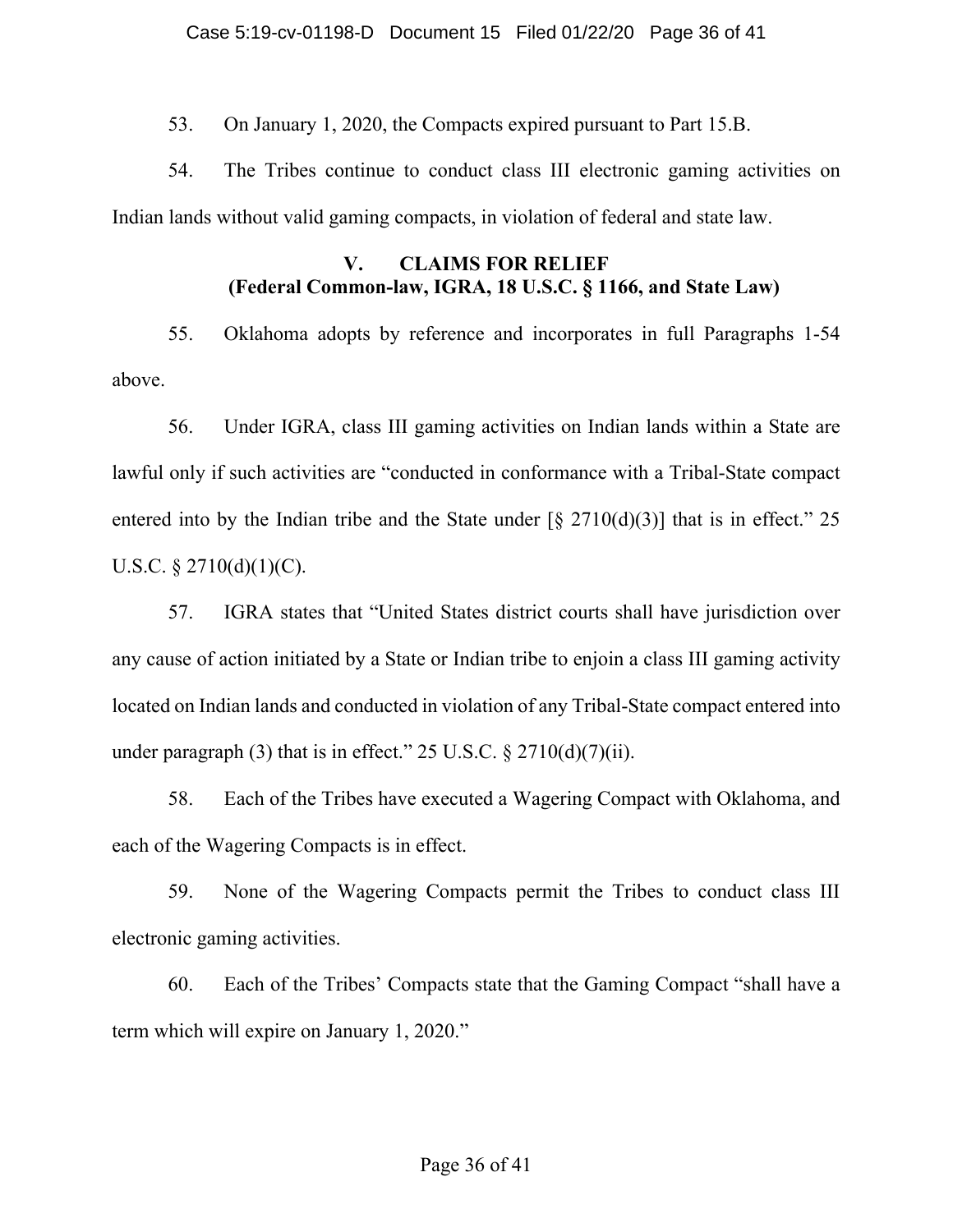### Case 5:19-cv-01198-D Document 15 Filed 01/22/20 Page 37 of 41

61. The Tribes' Gaming Compacts automatically renew only "if organization licensees or others are authorized to conduct electronic gaming in any form other than parimutuel wagering on live horse racing pursuant to any governmental action of the state or or court order following the effective date of this Compact."

62. The organization licensees that conducted electronic gaming on January 1, 2020, were authorized to do so by Oklahoma voters pursuant to State Question 712, approving the Act in 2004.

63. Neither the State nor a court has authorized organization licensees or others to "conduct electronic gaming in any form other than pari-mutuel wagering on live horse racing" following the effective date of any of the Gaming Compacts.

64. Because the condition precedent for automatic renewal has not been met, the Tribes' Gaming Compacts expired on January 1, 2020.

65. Oklahoma is entitled to a judicial declaration that the Gaming Compacts expired on January 1, 2020.

66. The Tribes have continued to conduct class III electronic gaming activities after the expiration of their Gaming Compacts, which is unlawful and causes irreparable harm to Oklahoma.

67. By continuing to conduct class III gaming in absence of valid gaming compacts, the Tribes are in violation of 25 U.S.C.  $\S 2710(d)(1)(C)$ , which states that class III gaming activities must "be conducted in conformance with a Tribal-State compact . . . that is in effect" to be lawful; and 25 U.S.C.  $\S$  2710(d)(3)(A), which requires tribes conducting or planning to conduct class III gaming to request the State "to enter into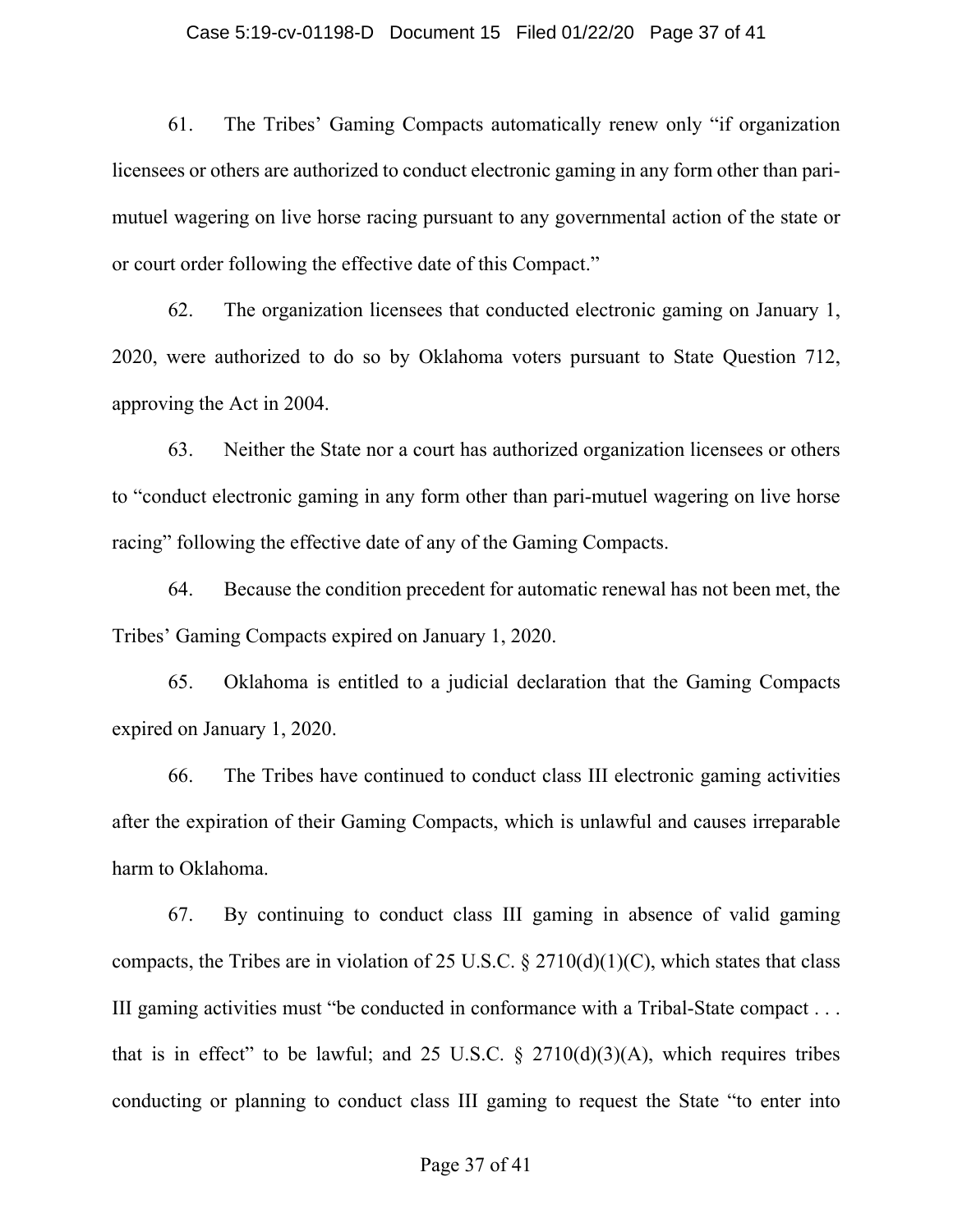### Case 5:19-cv-01198-D Document 15 Filed 01/22/20 Page 38 of 41

negotiations for the purpose of entering into a Tribal-State compact governing the conduct of gaming activities."

68. In addition, "all State laws pertaining to the licensing, regulation, or prohibition of gambling, including but not limited to criminal sanctions applicable thereto, shall apply in Indian country in the same manner and to the same extent as such laws apply elsewhere in the State." 18 U.S.C. § 1166(a). Accordingly, Oklahoma's laws pertaining to the licensing, regulation, or prohibition of gambling set forth at 21 O.S. §§ 941-988 apply in Indian country.

69. The Tribes' continuing conduct of class III electronic gaming activities violates 21 O.S. §§ 941-988.

70. Continuing to conduct class III electronic gaming in the absence of valid Gaming Compacts with Oklahoma has resulted, is resulting, and will continue to result, in unjust enrichment to the Tribes. Unjust enrichment will continue unless and until a new gaming compact is entered into by and between the Tribes and Oklahoma.

71. The Tribes' conduct of class III electronic gaming activities constitutes an ongoing injury to the sovereign interests of Oklahoma and Oklahoma's rights under federal and state law.

72. Oklahoma is entitled to a judicial declaration that the Tribes' conduct of ongoing class III electronic gaming after expiration of their Gaming Compacts is unlawful under both federal and state law, additionally requiring an injunction prohibiting the Tribes from conducting class III electronic gaming activities until the Tribes and Oklahoma execute a compact authorizing such gaming.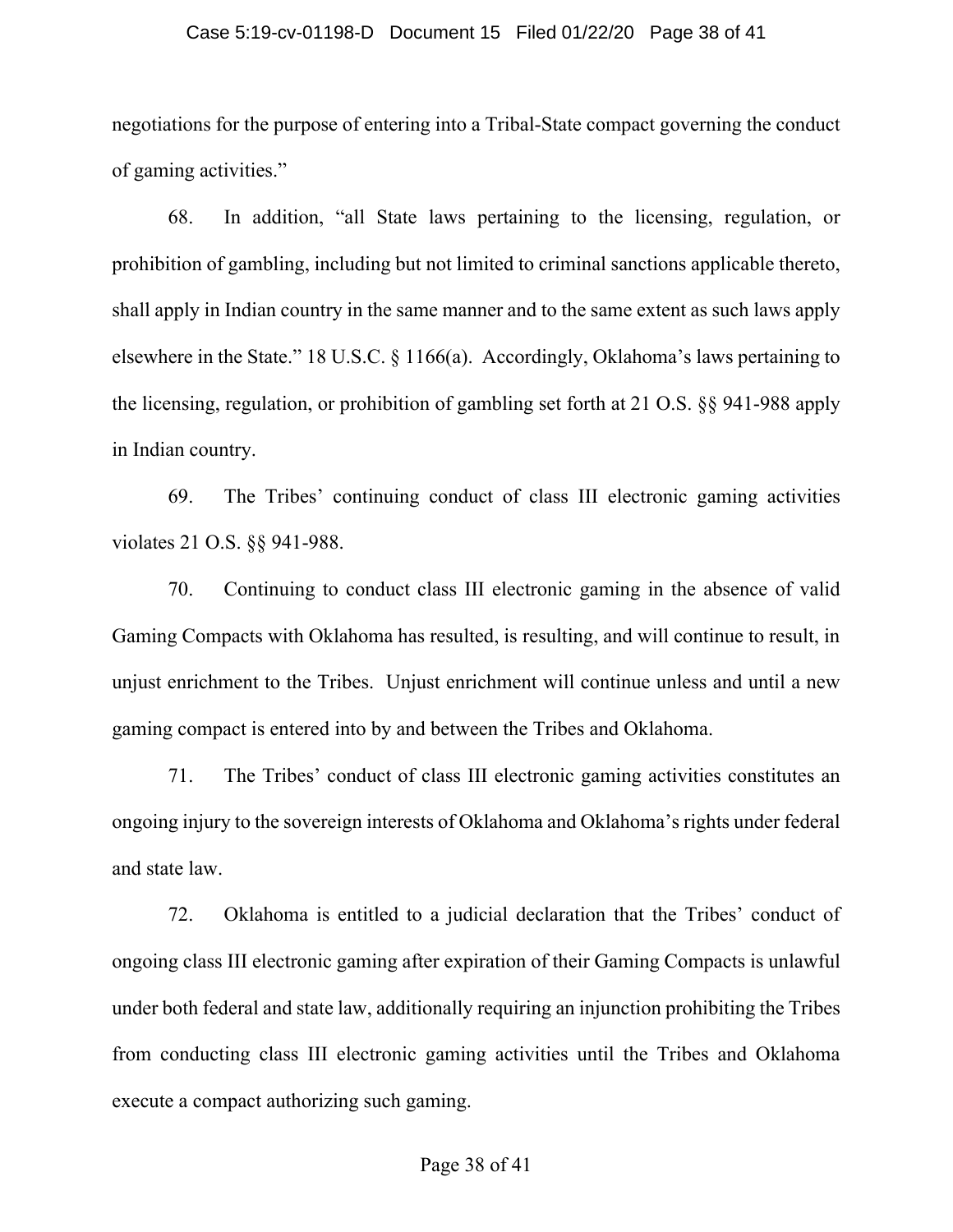73. Without an injunction, Oklahoma, as a State of the United States of Oklahoma, will suffer irreparable harm because its sovereignty is not being recognized by the Tribes, who continue to unlawfully conduct class III gaming in the absence of valid and existing gaming compacts.

## **VI. OKLAHOMA'S PRAYER FOR RELIEF**

**WHEREFORE**, Oklahoma respectfully requests that the Court:

74. Declare that the Tribes' Gaming Compacts did not automatically renew on January 1, 2020;

75. Declare that the Tribes' continued conduct of class III electronic gaming activities violates federal and state law, as alleged herein;

76. Enter an injunction prohibiting the Tribes from conducting class III electronic gaming unless and until new gaming compacts are negotiated and entered into with the State of Oklahoma, by and through the Governor, and such new gaming compacts are approved or deemed approved by the Secretary of the Interior and published in the Federal Register;

77. Impress a constructive trust upon class III electronic gaming revenue earned by the Tribes from and after January 1, 2020, in order to prevent the Tribes from being unjustly enriched in the absence of an effective gaming compact by and between the Tribes and Oklahoma;

78. Award all costs and attorneys' fees incurred in connection herewith to Oklahoma; and

79. Any and all further relief deemed just and equitable by the Court.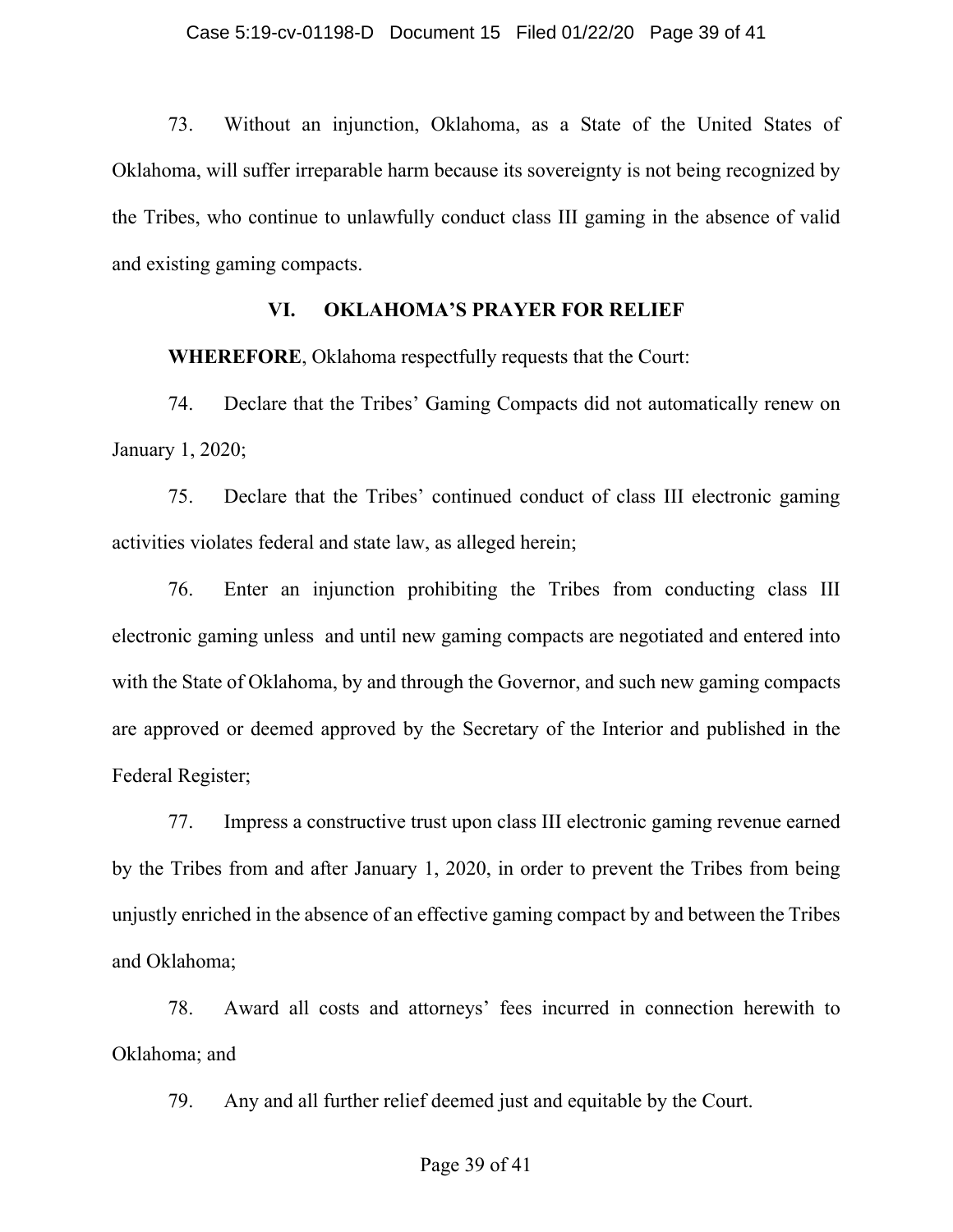Respectfully submitted by:

*s/Phillip G. Whaley* 

Phillip G. Whaley, OBA No. 13371 Daniel G. Webber, Jr., OBA No. 16332 Patrick R. Pearce, Jr., OBA No. 18802 Matthew C. Kane, OBA No. 19502 **RYAN WHALEY** 400 North Walnut Avenue Oklahoma City, OK 73104 Telephone: (405) 239-6040 Facsimile: (405) 239-6766 pwhaley@ryanwhaley.com dwebber@ryanwhaley.com rpearce@ryanwhaley.com mkane@ryanwhaley.com

*-and-* 

 Steven K. Mullins, OBA No. 6504 Matthew K. Felty, OBA No. 31057 **LYTLE, SOULÉ & FELTY, P.C.**  1200 Robinson Renaissance 119 N. Robinson Ave. Oklahoma City, OK 73102 Telephone: (405) 235-7471 Facsimile: (405) 232-3852 mullins@lytlesoule.com mkfelty@lytlesoule.com